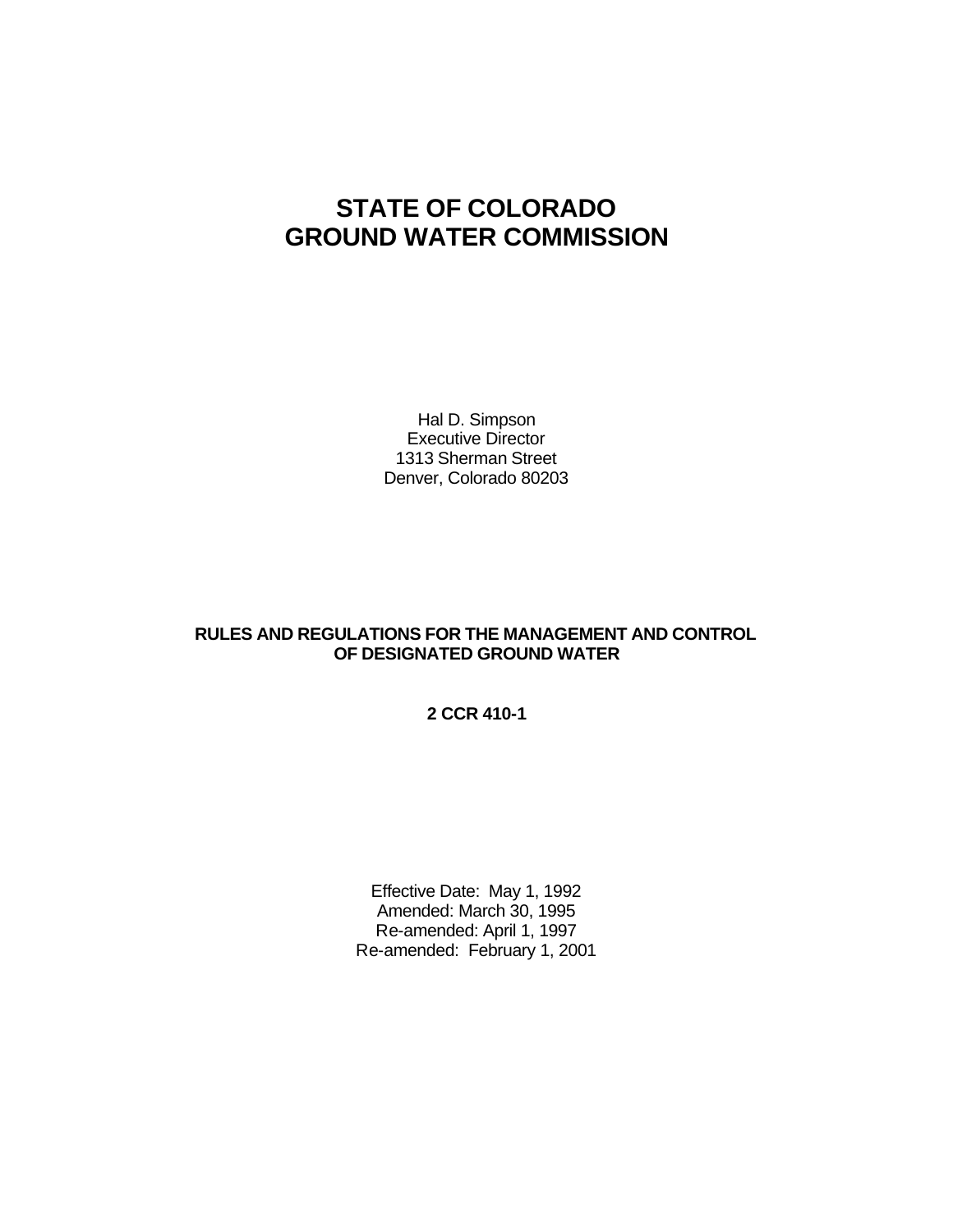# RULES AND REGULATIONS FOR THE MANAGEMENT AND CONTROL OF DESIGNATED GROUND WATER

# TABLE OF CONTENTS

| <b>Rule</b> | Page |
|-------------|------|
|             |      |
|             |      |
|             |      |
|             |      |
|             |      |
| 6           |      |
|             |      |
|             |      |
|             |      |
|             |      |
|             |      |
|             |      |
|             |      |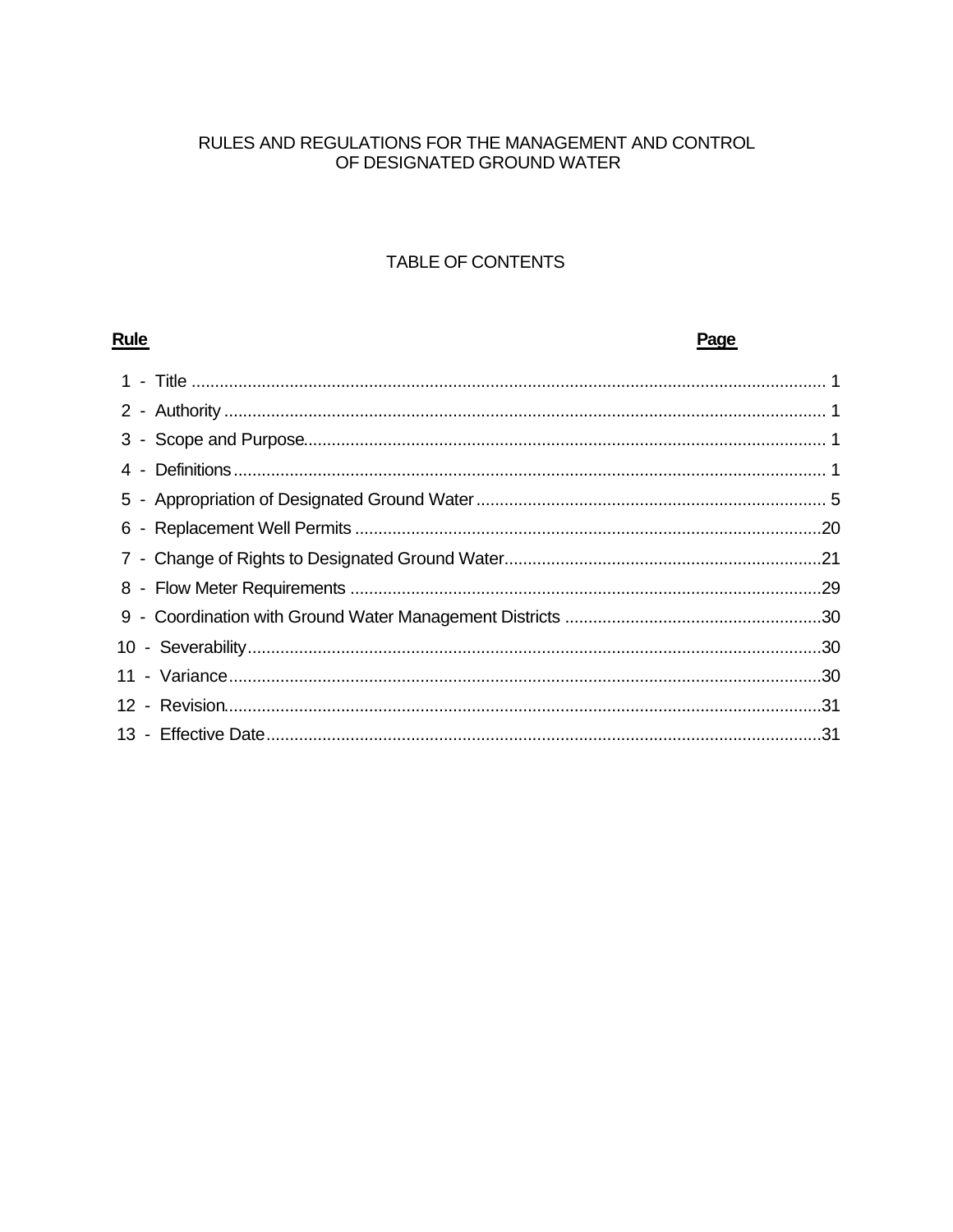#### **RULES AND REGULATIONS FOR THE MANAGEMENT AND CONTROL OF DESIGNATED GROUND WATER**

# **RULE 1 TITLE**

1.1 The title of these rules and regulations is "Rules and Regulations for the Management and Control of Designated Ground Water." The short title is "Designated Basin Rules," and may be referred to herein collectively as the "Rules" or individually as a "Rule."

## **RULE 2 AUTHORITY**

2.1 These Rules are promulgated pursuant to the authority of the Colorado Ground Water Commission in the "Colorado Ground Water Management Act," Title 37, Article 90, Colorado Revised Statutes, primarily Sections 37-90-107, 108, 109 and 111, C.R.S.

## **RULE 3 SCOPE AND PURPOSE**

3.1 The rules establish the management criteria or allowable rate of depletion for ground water in each designated ground water basin. Such management criteria will be used as the basis for the review of applications to use ground water pursuant to Section 37-90-107, C.R.S. The management criteria establish the basis to determine whether a proposed permit would result in unreasonable impairment to existing water rights.

3.2 The rules for replacement wells will expedite the processing of replacement applications and establish limits to differentiate between a replacement well pursuant to Section 37-90-111(1)(c), C.R.S. and a change of water right pursuant to Section 37-90-111(1)(g), C.R.S.

3.3 The rules establish equitable standards for the review of applications to change a right to use designated ground water pursuant to Section 37-90-111(1)(g), C.R.S. These standards also set limitations necessary to prevent material injury.

3.4 The rules establish reasonable guidelines for water measuring devices to be required as a condition of a permit or change application approval.

3.5 The rules seek to improve communication and coordination between the Ground Water Commission and the Designated Ground Water Management Districts.

3.6 The rules are intended to standardize policies and procedures of the Ground Water Commission, to make information as widely available as possible, and to ensure uniform and consistent action by the Commission.

3.7 The rules are not intended to change any terms or conditions of any permits already issued or of any approvals already granted. However, the State Engineer or the Commission, in the exercise of their statutory authority, may impose certain additional terms or conditions on such previously issued permits or approvals.

## **RULE 4 DEFINITIONS**

4.1 The following terms are defined in Section 37-90-103, C.R.S., and these terms shall have identical meaning where used in these Rules: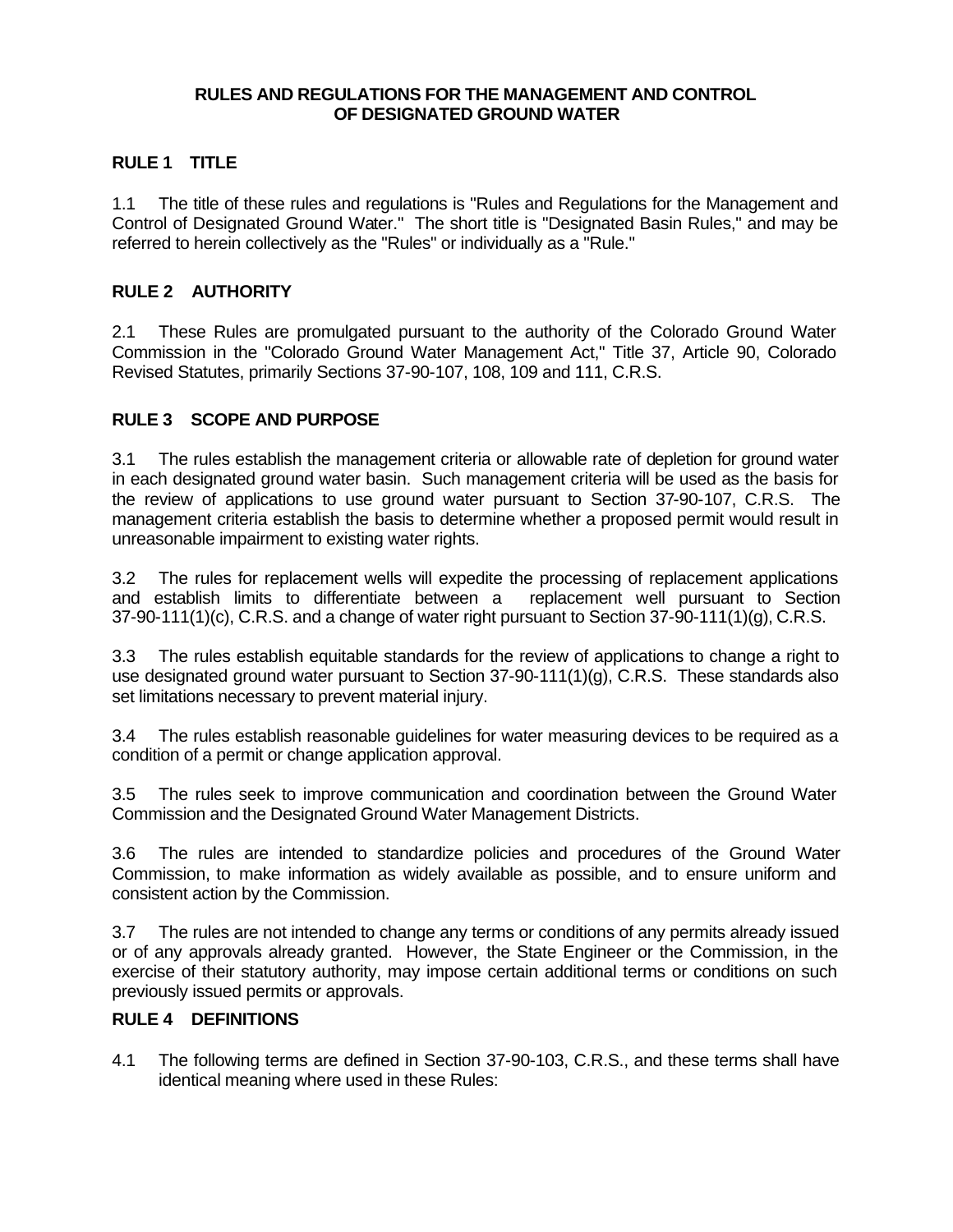Alternate Point of Diversion Well, Aquifer, Artesian Well, Board or Board of Directors, Designated Ground Water, Designated Ground Water Basin, Ground Water Commission or Commission, Ground Water Management District or District, Historical Water Level, Person, Replacement Well, Subdivision, Supplemental Well, Underground Water and Ground Water, Waste, and Well.

4.2 Specific Definitions - Unless expressly stated otherwise the following terms when used in these Rules shall have the meaning indicated in this Rule.

4.2.1 "Additional Well" Means a well permitted under Rule 5.3.9 wherein an additional well, together with the previously permitted well(s) withdrawing ground water under provisions of Rule 5.3 or 5.4 may withdraw the allowed average annual amount of withdrawal of the previously permitted well(s).

4.2.2 "Allowed Maximum Annual Amount of Withdrawal" means the maximum amount of water in acre-feet that a permittee may withdraw from a well in a calendar year.

4.2.2.5 "Allowed Average Annual Amount of Withdrawal" means the average amount of water in acre-feet that a permittee may withdraw from a well in a calendar year.

4.2.3 "Applicant" means that person or entity who applies to the Ground Water Commission for a well permit or for a change in water right or for any other permitting action from the Commission pursuant to these Rules.

4.2.4 "Appropriation" means the application of a specified portion of the designated waters of the state to a beneficial use pursuant to the procedures prescribed by law.

4.2.5 "Artificial Recharge" means the intentional introduction of water into any underground formation.

4.2.6 "Bedrock Aquifers" means Denver Basin bedrock aquifers as identified in Rule 5.3.1 and those other aquifers within the Designated Basins considered for appropriation under Rule 5.4.

4.2.7 "Beneficial Use" is the use of that amount of water that is reasonable and appropriate under reasonably efficient practices to accomplish without waste the purpose for which the appropriation is lawfully made and, without limiting the generality of the foregoing, includes the impoundment of water for recreational purposes, including fishery or wildlife.

4.2.8 "Change of Water Right" means a change in acreage served, volume of appropriation, pumping rate, well location, place, time or type of use by any water right, either conditional or final, or any combination of these changes including commingling of waters under such water rights.

4.2.9 "Commission Staff or Staff" means an employee or agent of the Colorado Division of Water Resources authorized by the State Engineer to act or assist in discharging the duties of the Commission.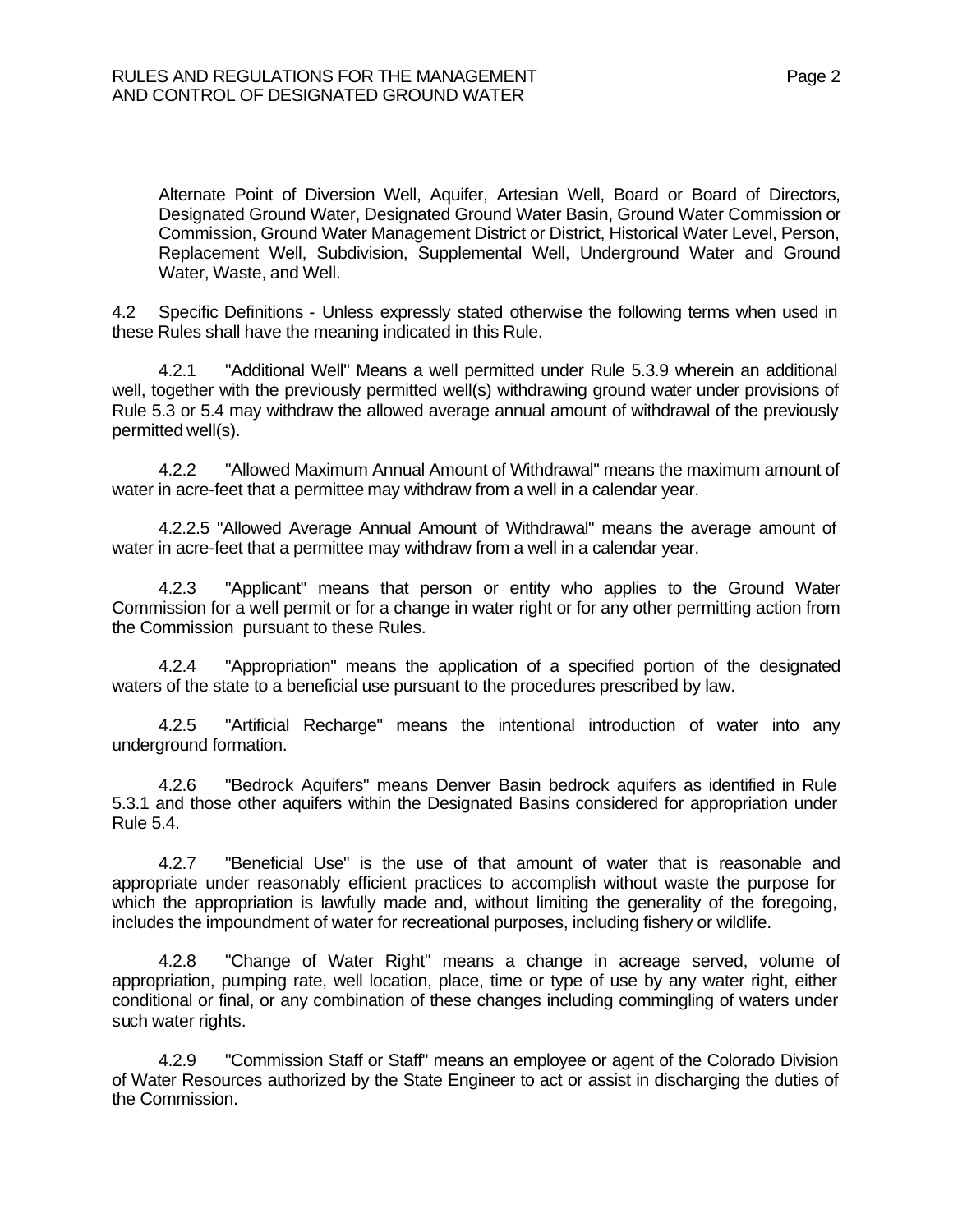4.2.10 "Conditional Water Right" means a right to perfect a water right under the provisions of the law with a certain priority upon the completion of the appropriation upon which such water right is to be based.

4.2.11 "Confining Layer" means all or part of a formation which impedes the flow of ground water from an adjacent aquifer.

4.2.12 "Confined Well" means a well completed in or producing from an aquifer or portion of an aquifer in which the static water level in the well rises due to hydrostatic pressure above where it was first encountered in the aquifer.

4.2.13 "Contiguous Parcel" means that portion of the overlying land that is in contact with itself so that no part is totally separated.

4.2.14 "Crop Consumptive Use" means the total amount of water taken up by vegetation for transpiration or building of plant tissue, plus the evaporation from the adjacent soil or from intercepted precipitation on the plant foliage.

4.2.15 "Cylinder of Appropriation" means a hypothetical cylinder centered around the location of an existing or proposed well which, for a specific aquifer, contains a volume of water equal to one hundred times the annual appropriation of an existing well or the allowed average annual amount of withdrawal of a proposed well. The radius of the cylinder of appropriation is computed from the following formula:

Radius of Cylinder (ft.) = the square root of:

43,560 (ft. sq./acres) x withdrawal (acre ft./yr.) x 100 (yr.) Specific yield x saturated aquifer materials (ft.) x 3.1416

 where withdrawal means the annual appropriation or allowed average annual amount of withdrawal.

4.2.16 "Denver Basin Bedrock Aquifers" or "Denver Basin Aquifers" means the Upper Dawson, Lower Dawson, Denver, Upper Arapahoe, Lower Arapahoe and Laramie-Fox Hills aquifers as defined in the Denver Basin Rules, 2 CCR 402-6.

4.2.17 "Historic Withdrawal" means the average annual volumetric amount of ground water withdrawn by a well including any replacement well(s) during the life of the well permit. This amount shall be computed under the provisions of Rule 7.10 unless it is a bedrock aquifer well, where the provisions of Rule 7.1.3 shall apply. These terms differ from the term "the historic depletion of the aquifer " in the sense that the amount of historic depletion of the aquifer is equal to the amount of historic withdrawal from the aquifer minus the portion of the withdrawal which percolates back to the aquifer.

4.2.18 "Large Capacity Well" means any well which is permitted to put designated ground water to beneficial use provided the said permit is not for a small capacity well pursuant to Section 37- 90-105, C.R.S.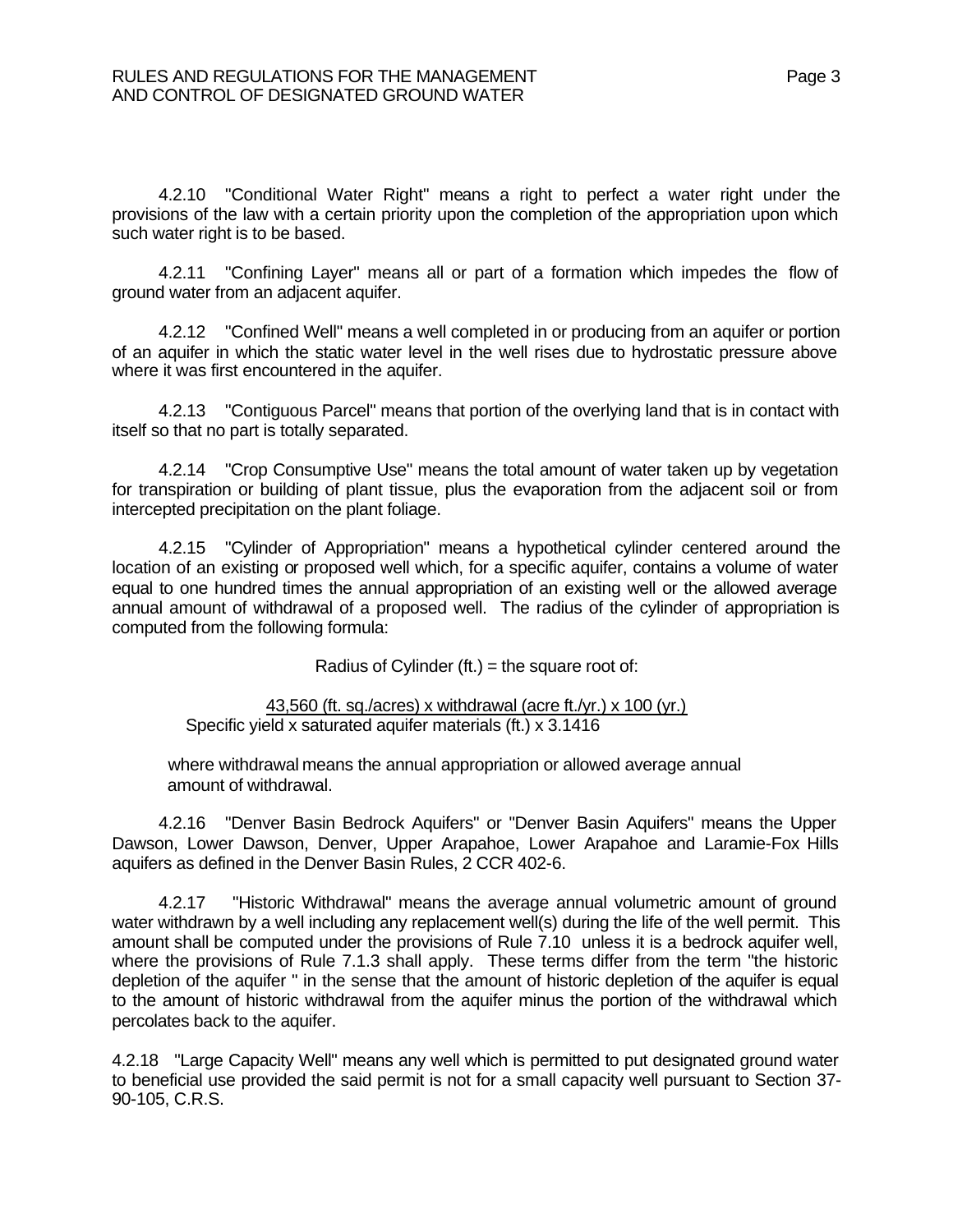4.2.19 "Nontributary Ground Water" means that ground water, the withdrawal of which will not, within one hundred years, deplete the flow of a natural stream, or its alluvial aquifer, at an annual rate greater than one-tenth of one percent of the annual rate of withdrawal. The determination of whether ground water is nontributary shall be based on aquifer conditions existing at the time of permit application; except that, in recognition of the de minimis amount of water discharging from the Dawson, Denver, Arapahoe, and Laramie-Fox Hills aquifers into surface streams due to artesian pressure, in determining whether ground water of the Dawson, Denver, Arapahoe, and Laramie-Fox Hills aquifers is nontributary, it shall be assumed that the hydrostatic pressure level in each such aquifer has been lowered at least to the top of that aquifer throughout that aquifer.

4.2.20 "Overappropriated Aquifer" means an aquifer for which the net average annual depletion rate of ground water is considered to be in excess of the allowable net average annual depletion rate for that aquifer as set by the Commission.

4.2.21 "Overlying Land" means that land owned by the applicant, or by another who has consented to the applicant's withdrawal of ground water, which overlies the bedrock aquifers as described in Rule 5.3 and 5.4 of these Rules, and which the applicant requests be considered in determining the allowed average annual amount of withdrawal sought in the application.

4.2.22 "Priority" means the date that a water right or a conditional water right will be entitled to use water in relation to other water rights and conditional water rights deriving their supply from a common source.

4.2.23 "Replacement Plan" means a detailed program to increase the supply of water available for beneficial use in a designated basin or portion thereof by the development of new or alternate means or points of diversion, by a pooling of water resources, by water exchange projects, by providing substitute supplies of water, by the development of new sources of water, or by any other appropriate means. "Replacement Plan" does not include the salvage of designated waters by the eradication of phreatophytes, nor does it include the use of precipitation water collected from land surfaces which have been made impermeable, thereby increasing the runoff but not adding to the existing supply of water.

4.2.24 "Saturated Aquifer Material(s)" means those aquifer materials containing sufficient water that can be drained by gravity and placed to beneficial use.

4.2.25 "Specific Yield" means the volume of water which can be drained by gravity from a saturated volume of aquifer material divided by the volume of material. This ratio can be expressed as a percentage.

4.2.26 "Three-Mile Circle" or "Circle" means a circle with a radius of three miles centered at the location of the well or proposed well used to appropriate water from the Ogallala Aquifer of the Northern High Plains Designated Ground Water Basin.

4.2.27 "Waiver of Claim of Injury" means a written affidavit given by a well owner to an applicant waiving all claims of any injury to an existing water right as a result of the approval of applicant's request by the Commission.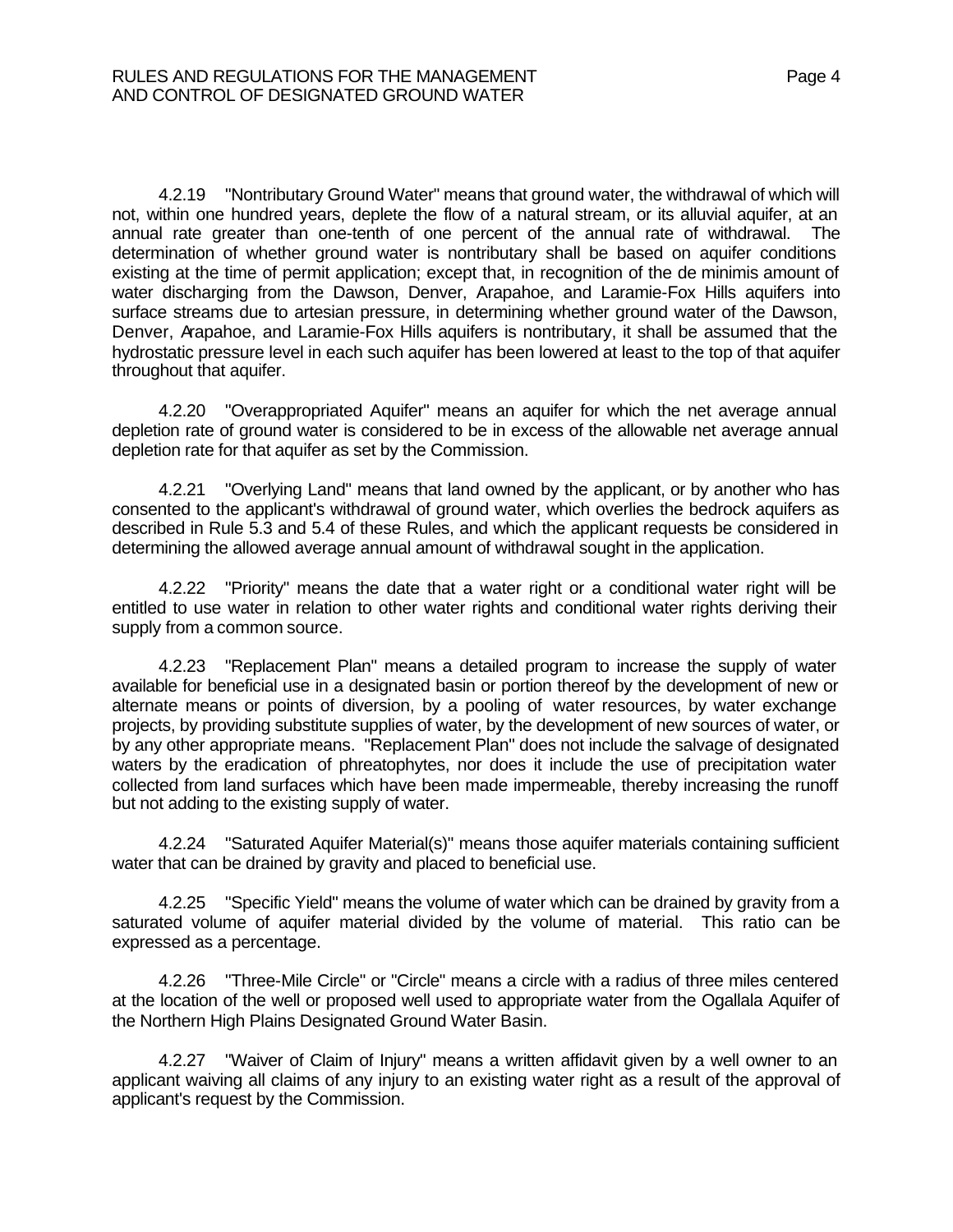4.2.28 "Water Right" means a right to use in accordance with its priority a certain portion of the designated ground water by reasons of the appropriation of the same.

4.2.29 "Well Field" means two or more wells, which are permitted to withdraw ground water from the same aquifer in any combination thereof up to the full permitted amount of the aggregate appropriations.

4.2.30 "Well Owner" means any person or his agent who holds the title or other rights of property in a well.

4.2.31 "Wire to Water Efficiency" or "Overall Pumping Plant Efficiency" means the ratio of the water energy output from the pump divided by the input energy to the power plant expressed as a percentage.

4.3 Other Definitions - All other words used herein shall be given their usual customary and accepted meaning. Terms that were not defined in this Rule which are defined in the statutes or other rules of the State Engineer shall use the meaning given therein. All words of a technical nature specific to the water well industry shall be given the meaning which is generally accepted in said industry.

## **RULE 5 APPROPRIATION OF DESIGNATED GROUND WATER**

5.1 Applicability

5.1.1 Section 37-90-107, C.R.S. provides for the Commission's review and approval of applications to use designated ground water. The availability of water for appropriation, prevention of unreasonable impairment to the rights of other appropriators, and prevention of unreasonable waste are criteria the Commission is to consider in determining whether to grant or deny an application.

5.1.2 The use of ground water requiring a permit pursuant to Section 37-90-107, C.R.S. may include use for irrigation, municipal, commercial, industrial, mining, fishery, recreational and all other beneficial uses as occur through the use of a well. The use of ground water may also include the incidental use through evaporation from mining excavations or recreational ponds.

5.1.3 The spacing limits, calculations of appropriation and other limits set forth herein apply to large capacity wells. Certain applications to be considered pursuant to prior court decree may not be subject to this rule but when a conditional decree previously granted by a court becomes absolute by reason of a well being drilled and water put to beneficial use, the well becomes fully subject to the Colorado Ground Water Management Act, Title 37, Article 90 and the Commission's rules and policies. For all applications to construct wells or use ground water within the boundaries of a designated basin, the Commission shall first determine if it has jurisdiction.

5.1.4 If an application to appropriate designated ground water can be given favorable consideration, such fact shall be published in accordance with Sections 37-90-107(2), and 112 C.R.S.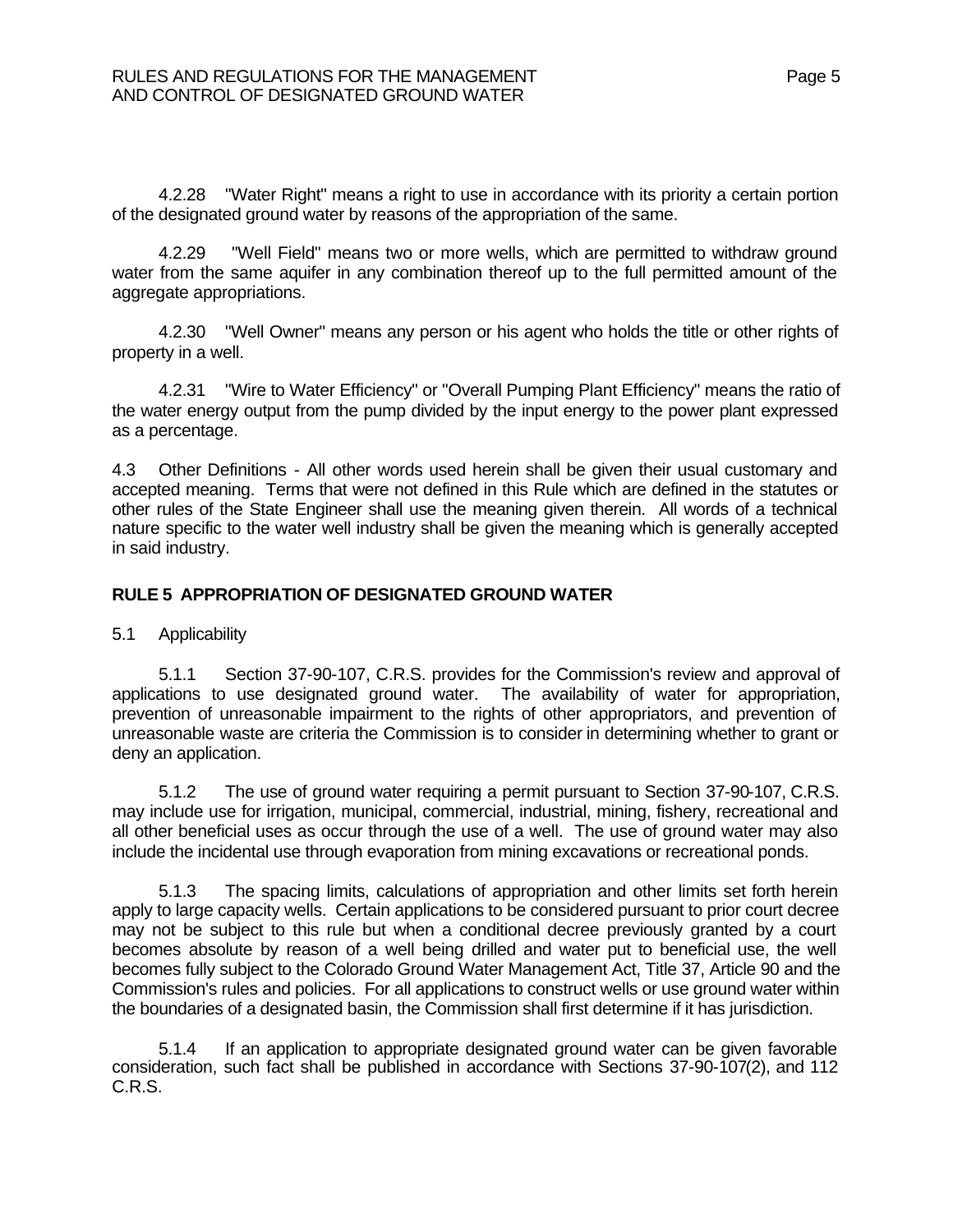5.1.5 Applications for well permits pursuant to Section 37-90-105, C.R.S. may be granted by the State Engineer without regard to any provisions of these rules.

5.2 Appropriation from all Aquifers except Bedrock Aquifers - This rule applies to all aquifers except bedrock aquifers. Aquifer boundaries defined here are deemed presumptive upon the Commission and applicants, except that site specific data may be used to better define an aquifer boundary.

5.2.1 No application for a permit to appropriate ground water from an aquifer under Rule 5.2 shall be granted within 1/2 mile of an existing large capacity well unless a Waiver of Claim of Injury is obtained from the owner of such a well or unless the Commission, after a hearing, finds that circumstances in a particular instance allow a permit to be issued without regard to the above limitation.

5.2.2 Northern High Plains Designated Ground Water Basin - Ogallala and White River Aquifers.

5.2.2.1 The areal extent of the Ogallala and White River Aquifers are considered to coincide with the areal extent of the Northern High Plains Designated Basin.

5.2.2.2 All new appropriations shall be controlled by management criteria that limit the maximum allowable rate of depletion to 40% of the water in storage within the saturated materials over a 100 year period. The amount of water in storage shall be determined as of the date of acceptance of a complete application.

5.2.2.3 In the evaluation of new permit applications, the following three-mile radius circle formula shall be used in the determination of whether an application shall be granted or denied:

$$
A = \frac{640(D)(S.Y.) \cdot 3.1416 \cdot R^2 \cdot H + \frac{640(f)(Pr) \cdot 3.1416 \cdot R^2}{12(1.0 - Ir)}
$$
  
(1.0 - Ir)t

where,

| A         |     | Annual appropriation allowable within the circle being    |
|-----------|-----|-----------------------------------------------------------|
|           |     | evaluated in acre-feet per year                           |
| D         | $=$ | Allowable depletion (expressed as a decimal)              |
| S.Y.      | $=$ | Specific yield (dimensionless)                            |
| R         | $=$ | Radius of circle (miles)                                  |
| н         | $=$ | Average saturated thickness within the circle (feet)      |
| t         | $=$ | Time period during which depletion, D, occurs (years)     |
| Pr        | $=$ | Precipitation recharge (inches/yr.)                       |
| f         |     | Fraction of Pr that is available for appropriation in the |
|           |     | circle (dimensionless)                                    |
| <u>Ir</u> |     | Fraction of A that returns to the aquifer as deep         |
|           |     | percolation, i.e., irrigation return (dimensionless)      |
|           |     |                                                           |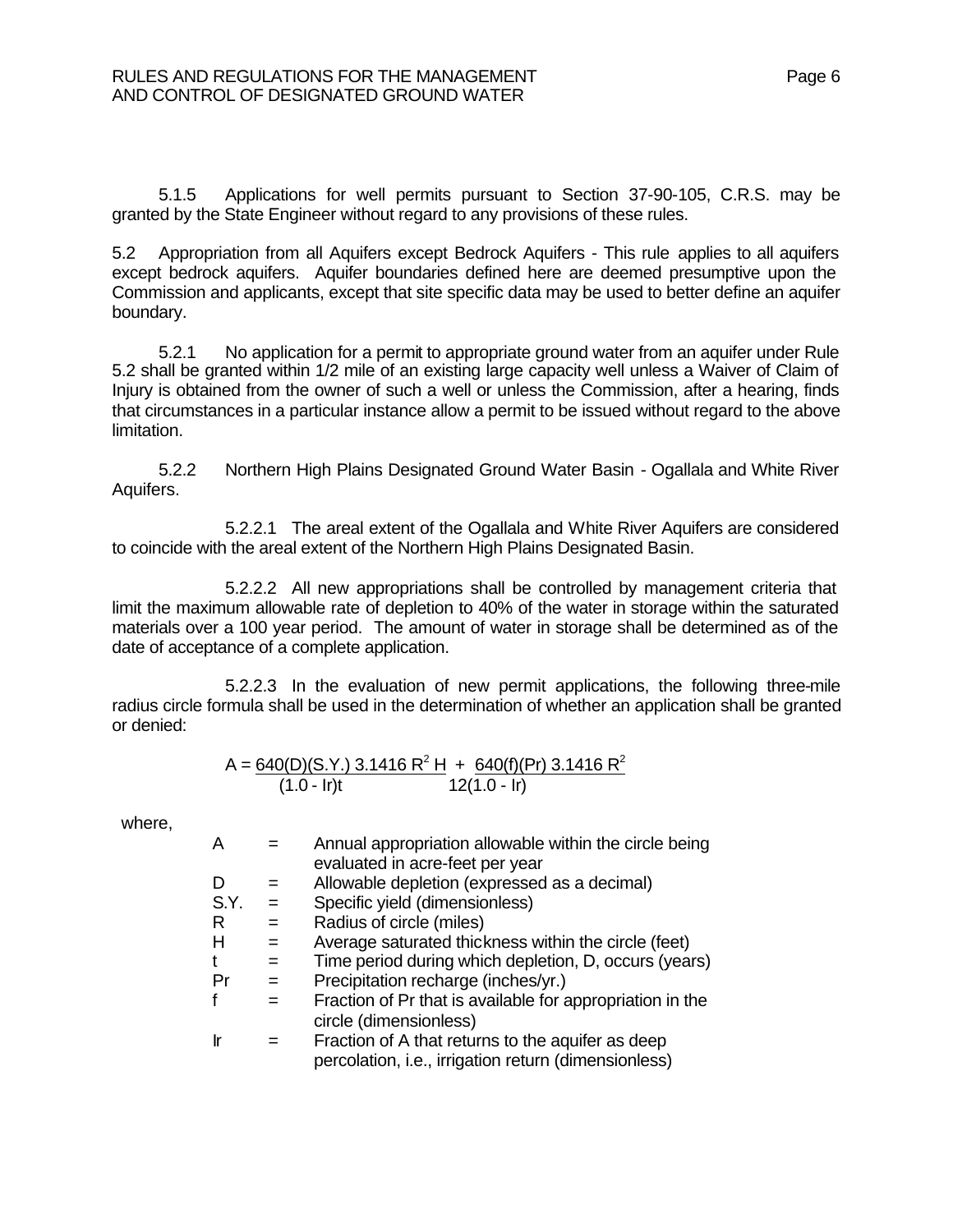The constants in the above equation are:

$$
D = 0.4
$$
, S.Y. = 0.15, R = 3 miles, t = 100 years, f = 0.2 and  
Ir = 0.15

Use of these constants in the formula above gives:

$$
A = 12.77H + 354.82Pr
$$

Saturated thickness, H, shall be determined by an evaluation of contour maps developed from well completion reports of existing wells as well as other pertinent available water level data. Precipitation recharge, Pr, will be determined from Figure 18 of the report "Distribution of Ground Water Recharge," AER66-67 DLR9, Colorado State University, June 1967 by Donald L. Reddell.

5.2.2.4 When the three-mile circle includes the White River Formation, located in the area as shown on figure 1, the value for Specific Yield (S.Y.) in the above formula will be 0.25. The thickness of saturated materials, H, will be the average net sands thickness in the three-mile circle. The annual available appropriation from within the three-mile circle can then be computed as:

$$
A = 21.29H + 354.82Pr
$$

5.2.2.5 Appropriations within the three-mile circle shall be included as a chargeable appropriation against the application for the stated annual appropriation on a final permit or for the amount evidenced to have been put to beneficial use under a valid conditional permit. The appropriation amounts on all new conditional permits and prior applications not yet permitted shall also be included as chargeable amounts against the application.

5.2.2.6 When an application is received within 3 miles of the state line or the boundary of the Northern High Plains Designated Basin, the volume of water in storage, the amount of precipitation recharge and the existing appropriations shall be calculated in such a way as to only include those amounts within the basin and within Colorado.

5.2.2.7 When an application is received within 3 miles of the administrative line shown in Figure 1, the amount of water in storage shall be determined by adding the amounts of water in storage under the parts of the three-mile circle in the net sand area (Rule 5.2.2.4) and the regular sand area (Rule 5.2.2.3).

5.2.2.8 No new application for a well in the Ogallala Aquifer, absent a replacement plan in accordance with Rule 5.6, shall be granted in an area within three miles of a point of live flow on the North Fork of the Republican River, Chief Creek, or their tributaries. This area is shown in Figure 2.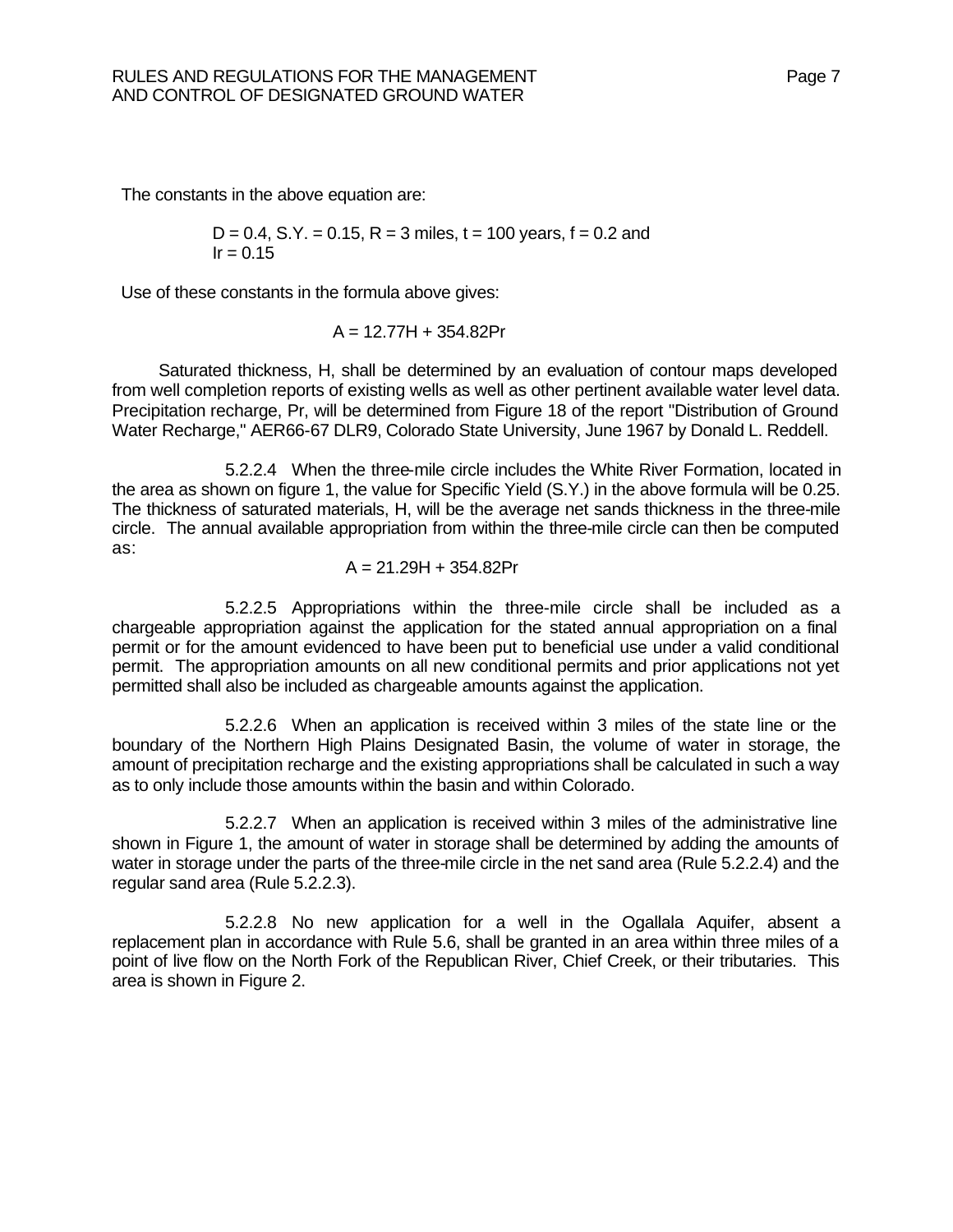#### RULES AND REGULATIONS FOR THE MANAGEMENT **Page 8** AND CONTROL OF DESIGNATED GROUND WATER

I N S E R T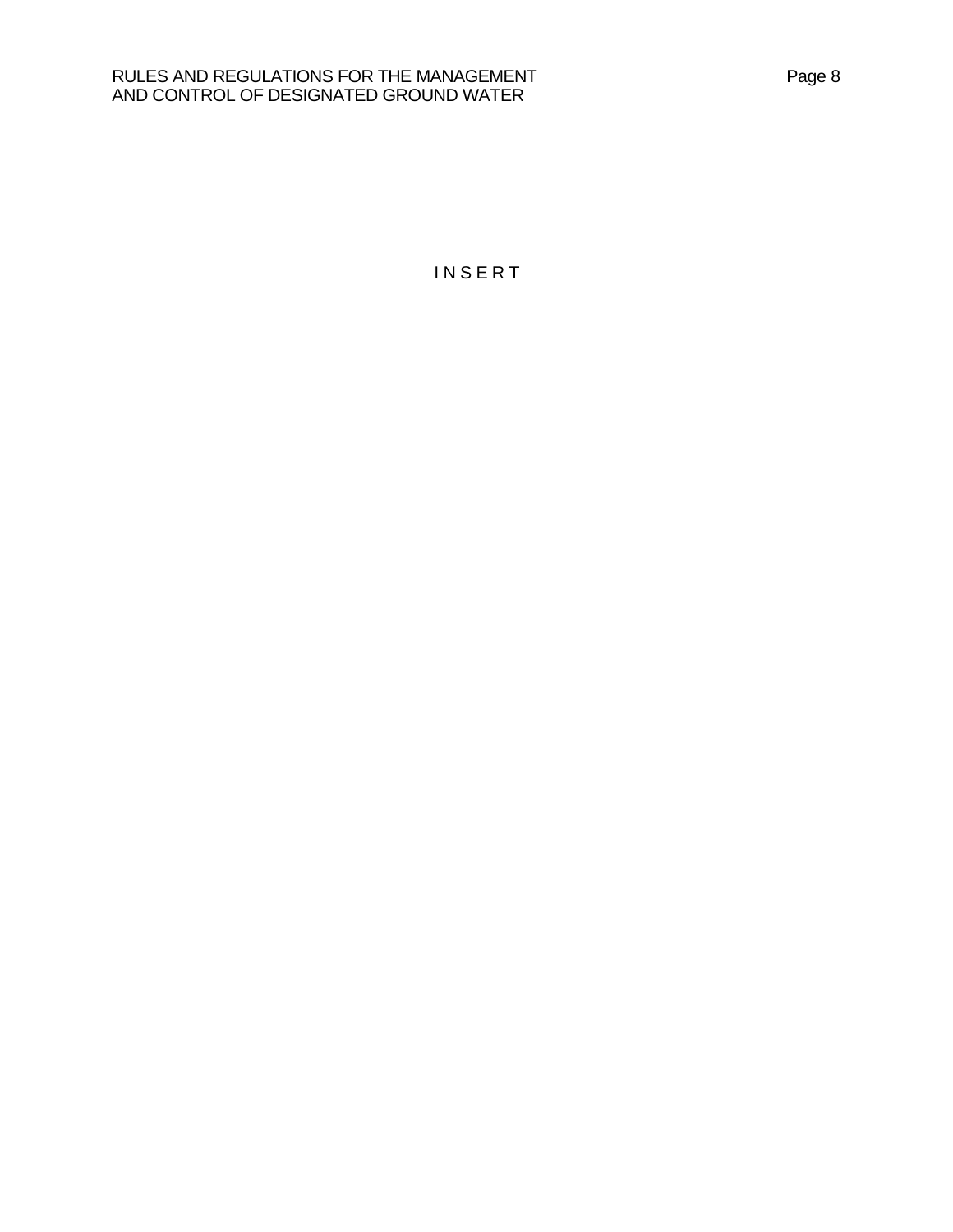#### RULES AND REGULATIONS FOR THE MANAGEMENT **Page 9** Page 9 AND CONTROL OF DESIGNATED GROUND WATER

**INSERT**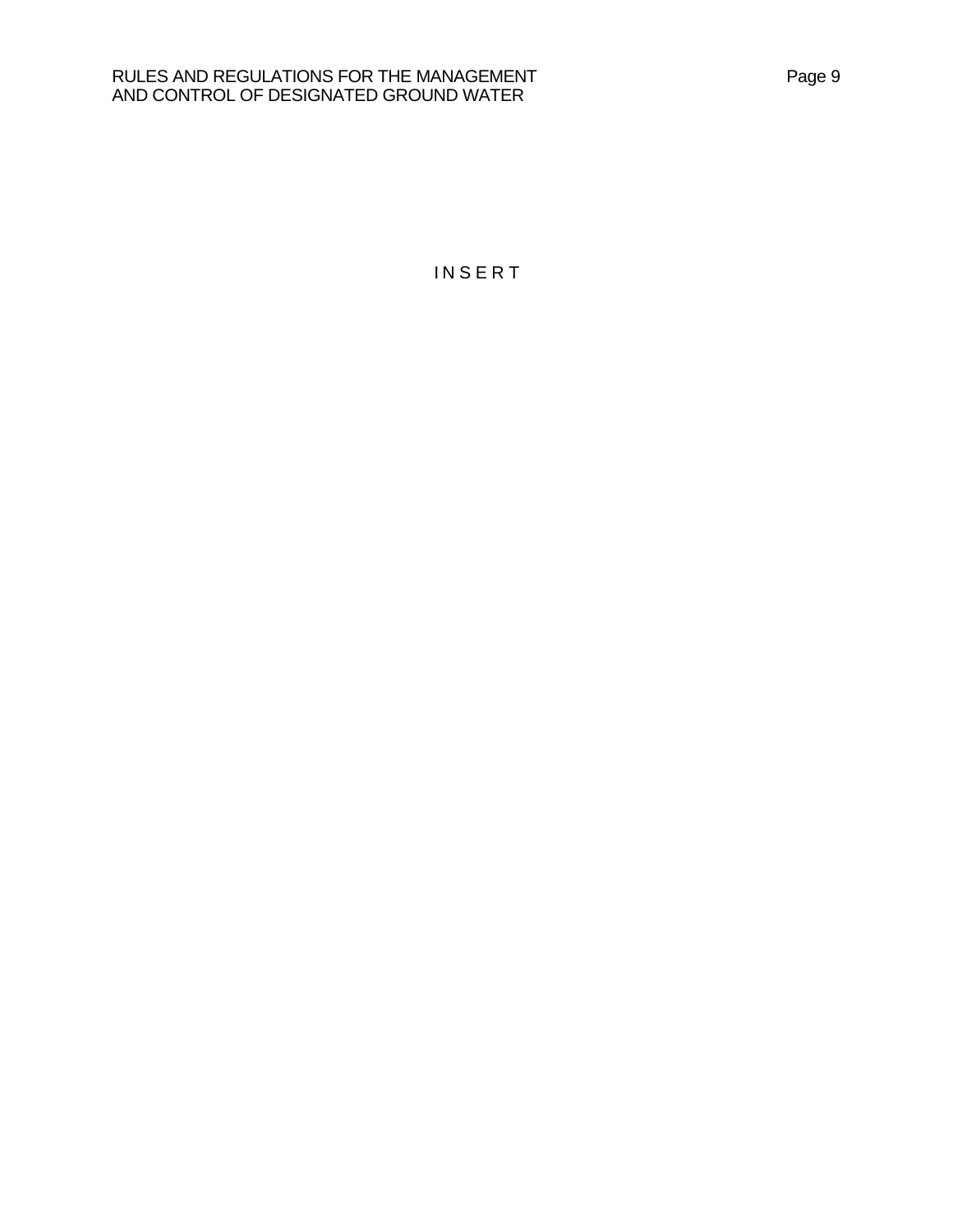5.2.2.9 The following sections in Kiowa and Prowers Counties are deemed overappropriated for the Ogallala Aquifer and no new appropriations will be approved absent a replacement plan in accordance with Rule 5.6:

Township 21 South, Range 41 West: Sections 5 through 8, 18; Township 21 South, Range 42 West: Sections 1 through 20 Township 21 South, Range 43 West: Sections 1, 2, 11 through 13; Township 20 South, Range 42 West: Sections 7, 8, 17 through 21, and Sections 28 through 36 Township 20 South, Range 43 West: Sections 1, 2, 10 through 36; Township 20 South, Range 44 West: Sections 13, 24, 25, 36.

5.2.3 Southern High Plains Designated Ground Water Basin - Alluvium, Cheyenne, Dakota, Dokum and Ogallala Aquifers

5.2.3.1 The areal extent of the Cheyenne, Dakota, and Ogallala aquifers are shown in Figures 3, 4, and 5 respectively of the report entitled "Ground Water Resources Study - Relating to Portions of Prowers, Baca and Las Animas Counties, Colorado" prepared for the Colorado Ground Water Commission by R. W. Beck and Associates, Denver, Colorado, 1967. The areal extent of Alluvium and Dokum aquifers shall be determined by site specific information and any applicable literature.

5.2.3.2 A new large capacity well permit can be granted by the Commission to appropriate water from any of the aquifers identified above in Rule 5.2.3.1 if this appropriation does not unreasonably impair any existing water rights.

5.2.4 Kiowa-Bijou Designated Ground Water Basin - Alluvial Aquifer

5.2.4.1 The Alluvial Aquifer shall be defined as identified in Plate 2 of the report "Evaluation of Water Resources in Kiowa and Bijou Creek Basins, Colorado" prepared for the Colorado Water Conservation Board by Colorado State University, Fort Collins, Colorado, 1966.

5.2.4.2 The Alluvial Aquifer within the Kiowa-Bijou Designated Ground Water Basin is determined to be overappropriated and, therefore, no new large capacity well permits shall be granted in the Alluvial Aquifer unless a replacement plan is approved by the Commission in accordance with Rule 5.6.

5.2.5 Lost Creek Designated Ground Water Basin - Alluvial Aquifer

5.2.5.1 The Alluvial Aquifer shall be defined as the area identified in Plate 3 of the report entitled "Ground Water Resources of the Lost Creek Drainage Basin - Weld, Adams and Arapahoe counties, Colorado," prepared for the Colorado Ground Water Commission by Nelson, Haley, Patterson and Quirk, Inc., Greeley, Colorado, 1967.

5.2.5.2 The Alluvial Aquifer within the Lost Creek Designated Ground Water Basin area south of the line between Township 2 North and Township 3 North is determined to be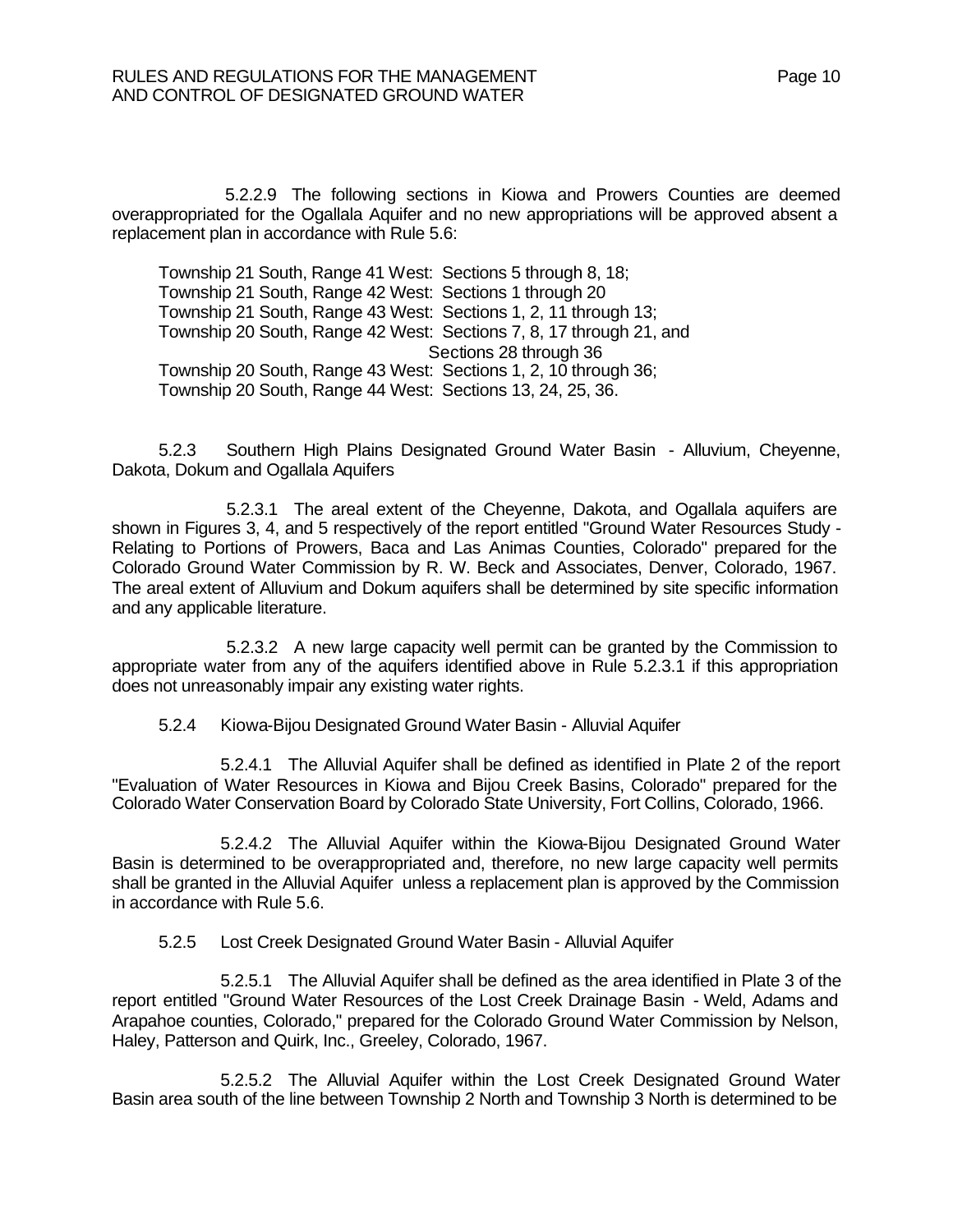overappropriated and, therefore, no new large capacity well permits shall be granted in this area unless a replacement plan is approved by the Commission in accordance with Rule 5.6. A new large capacity well permit can be granted to appropriate water from the Alluvial Aquifer within the Lost Creek Designated Ground Water Basin area north of the line between Township 2 North and Township 3 North if this appropriation does not unreasonably impair any existing water rights.

#### 5.2.6 Upper Black Squirrel Creek Designated Ground Water Basin - Alluvial Aquifer

5.2.6.1 The Alluvial Aquifer shall be defined as the area identified in Plate 3 of a report entitled "Ground Water Resources of the Upper Black Squirrel Creek Basin, El Paso County, Colorado," prepared by the Colorado Division of Water Resources, Denver, Colorado, 1967.

5.2.6.2 The Alluvial Aquifer within the Upper Black Squirrel Creek Designated Basin is determined to be overappropriated and, therefore, no new large capacity well permits shall be granted in the Alluvial Aquifer unless a replacement plan is approved by the Commission in accordance with Rule 5.6.

#### 5.2.7 Upper Big Sandy Designated Ground Water Basin - Alluvial Aquifer

5.2.7.1 The Alluvial Aquifer shall be defined as the area identified in Plate 1 of the report entitled, "Geology and Ground Water Resources of Parts of Lincoln, Elbert, and El Paso Counties, Colorado," by the Colorado Water Conservation Board and the U.S. Geological Survey, Denver, Colorado, 1946.

5.2.7.2 A new large capacity well permit can be granted by the Commission to appropriate water from the Alluvial Aquifer identified above in Rule 5.2.7.1 if this appropriation does not unreasonably impair any existing water rights.

## 5.2.8 Camp Creek Designated Ground Water Basin - All Aquifers

5.2.8.1 Camp Creek Designated Ground Water Basin consists of Alluvial, Dune Sand, Chadron and Ogallala aquifers. The aquifer boundaries within the basin are identified in Plates 2, 3 and 5 of the report entitled, "Ground Water Resources of Northwest Washington County, Colorado" prepared for Town of Akron by Nelson, Haley, Patterson, and Quirk, Inc., Greeley, Colorado, 1967.

5.2.8.2 A new large capacity well permit can be granted by the Commission to appropriate water from any of the aquifers identified above in Rule 5.2.8.1 if this appropriation does not unreasonably impair any existing water rights.

5.2.9 Upper Crow Creek Designated Ground Water Basin - Alluvial, Fan and White River **Aquifers** 

5.2.9.1 The extent of each aquifer shall be defined as the area identified in Plate 1 of the report entitled, "Water Resources of Upper Crow Creek, Colorado" prepared for the Colorado Geological Survey by Robert Kirkham and John Rold, Denver, Colorado 1986. All but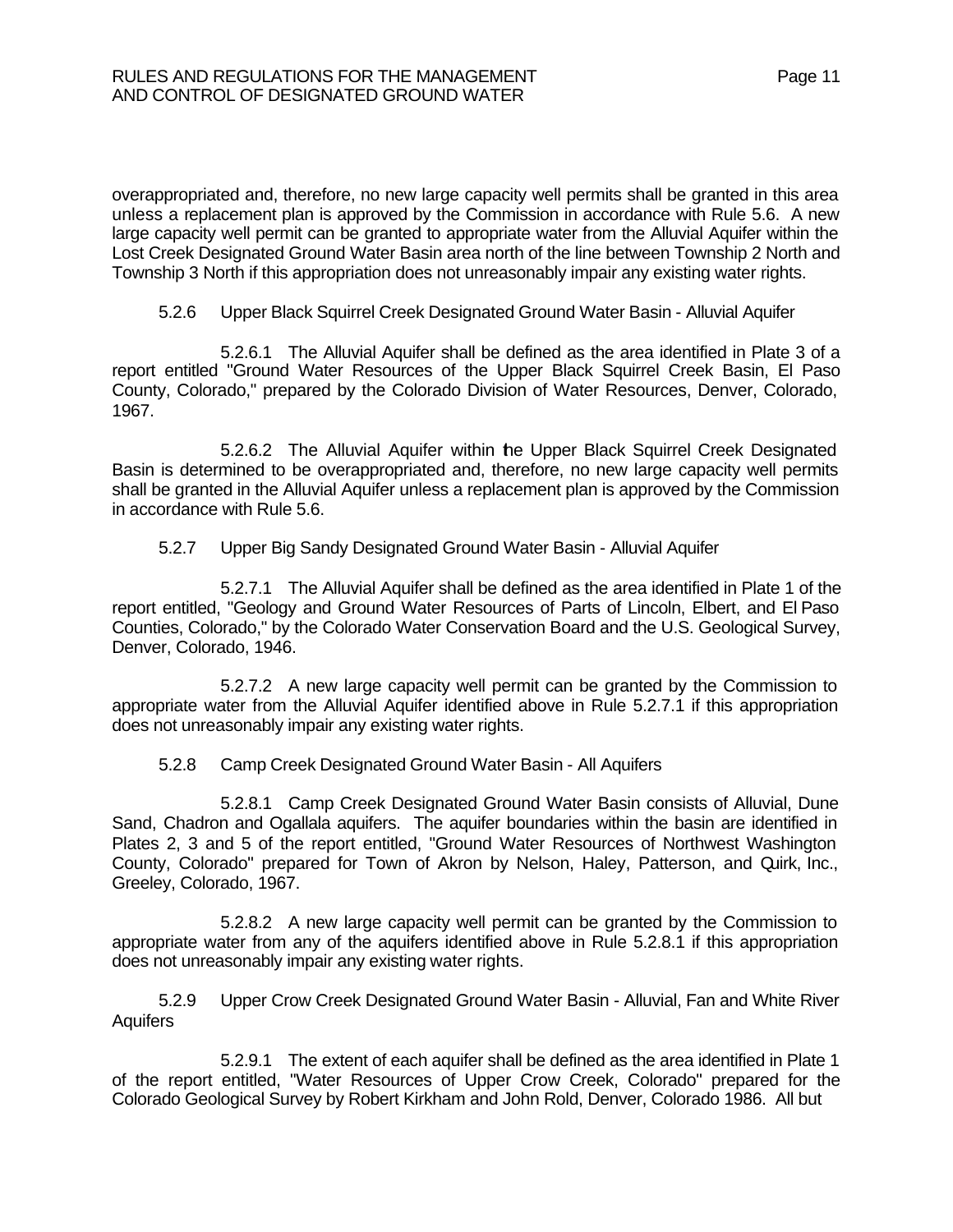the southern tip of the study area is underlain by the White River Aquifer. The southern tip area is underlain by the Laramie formation.

5.2.9.2 The Fan Aquifer east of Crow Creek and the White River Aquifer underlying this part of the Fan Aquifer is determined to be overappropriated and, therefore, no new large capacity well permits shall be granted in these aquifers unless a replacement plan is approved by the Commission in accordance with Rule 5.6. A well permit can be approved in the Alluvial Aquifer and in the Fan and White River Aquifer not mentioned above if this appropriation does not unreasonably impair any existing water rights.

5.3 Appropriation from Denver Basin Bedrock Aquifers

5.3.1 Denver Basin Aquifer Definitions

5.3.1.1 The Denver Basin Aquifers are Dawson, Denver, Arapahoe, and Laramie-Fox Hills aquifers within the Kiowa-Bijou, Lost Creek, Upper Big Sandy, and Upper Black Squirrel Creek Designated Ground Water Basins. The extent of each aquifer is defined in Rule 4(A) of the Denver Basin Rules, 2 CCR 402-6.

5.3.1.2 These aquifer definitions are deemed presumptive upon the Commission and applicants except that the Commission, after reviewing any site specific data, may revise an aquifer boundary.

5.3.2 Allowable Rate of Withdrawal

5.3.2.1 The allowable rate of withdrawal for these aquifers shall be limited so as to allow at least a 100 year aquifer life. Waters which have not been separated from land owned by the applicant or waters to which applicant has separate title under a described land area shall be available for appropriation. The availability of such waters is limited by the provisions of these rules to prevent unreasonable impairment to existing water rights.

5.3.2.2 Applicant shall demonstrate prima facie land ownership or consent of an overlying landowner as evidenced by a completed consent statement provided by the Office of the State Engineer. Any waters identified as a water supply to be developed through individual wells in an approved subdivision water supply plan shall be deemed as being under the control of the individual lot owners absent a legal conveyance to the contrary or absent a resolution adopted pursuant to Rule 5.3.10.

5.3.2.3 The allowed average annual amount of withdrawal of water from any of these aquifers is determined by the formula:

> Average Annual Withdrawal (acre-feet) = land area (acres) x saturated aquifer materials (ft.) x S.Y. 100 years

where S.Y. is the specific yield of the aquifer (dimensionless). See Rule 5.3.4 for the thickness of saturated aquifer materials and Rule 5.7 for Specific Yield values.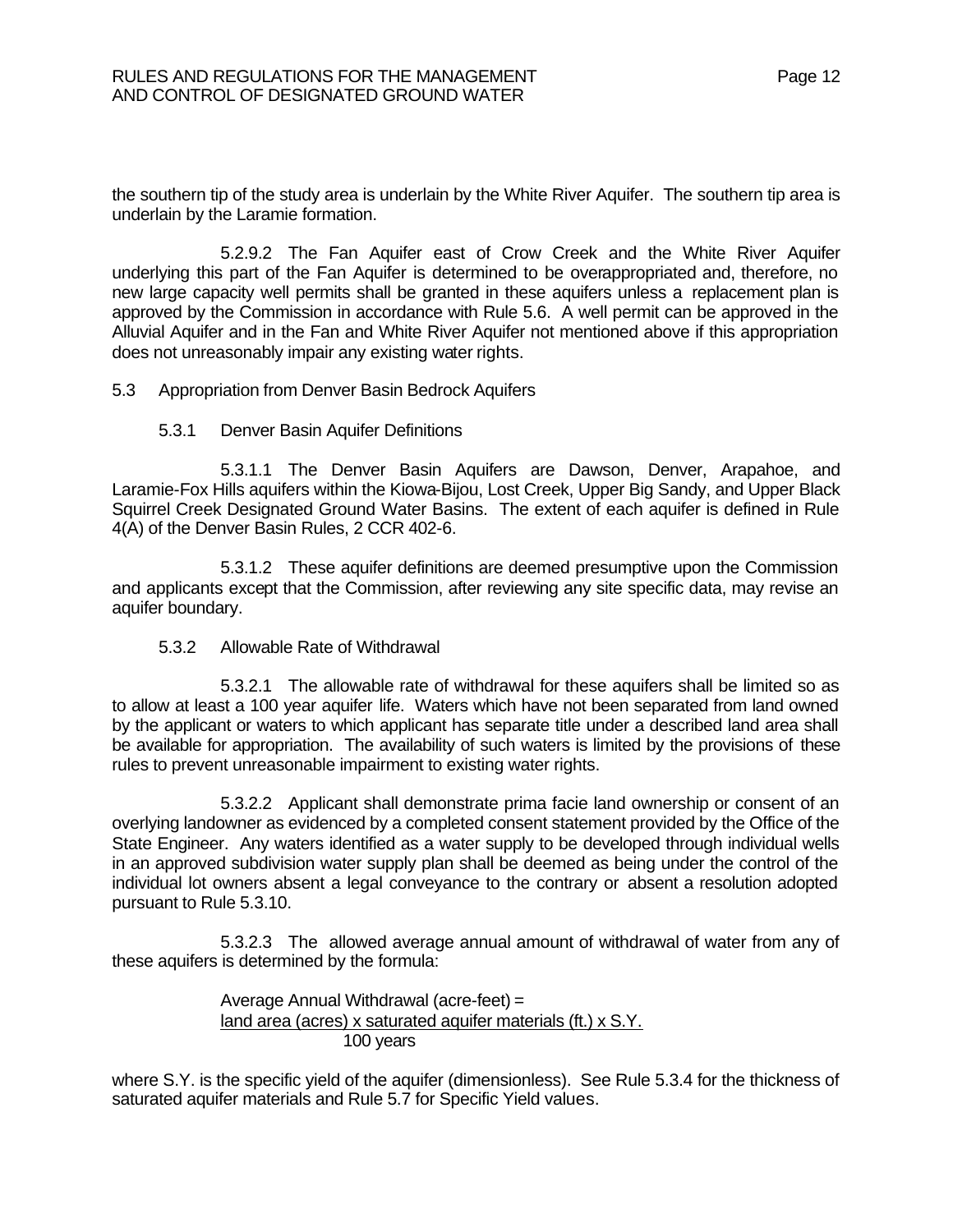5.3.2.4 In computing the land area to be used under Rule 5.3.2.3, the area of the cylinder of appropriation for a well(s) which has or can be issued a small-capacity well permit pursuant to Section 37-90-105, C.R.S., shall be considered to be zero. The average annual withdrawal computed under Rule 5.3.2.3 may be reduced by any applicable appropriation amount for such a small-capacity well(s) located on this land area and withdrawing water from the aquifer under consideration.

5.3.2.5 The allowed maximum annual amount of withdrawal may exceed the allowed average annual amount of withdrawal as long as the total volume of water withdrawn from the well or wells does not exceed the product of the number of years since the date or dates of issuance of the well permit or permits times the allowed average annual amount of withdrawal. This provision is applicable only for Denver Basin aquifer wells but is not applicable to a well whose water right was created prior to November 19, 1973 in accordance with the provisions of Rule 5.3.3. Existing permitted well owners may avail themselves to this provision upon written approval of the Commission.

5.3.3 Determination of the extent of appropriations created prior to November 19, 1973

5.3.3.1 If the cylinder of appropriation of a well for which a right was created prior to November 19, 1973 as evidenced by a well registration or by a well permit and its beneficial use statement, overlap(s) the overlying land claimed in the application, the number of acres of overlying land to be used in determining the available water in storage shall be reduced by the number of acres of the cylinder of appropriation which overlaps the land. An applicant whose water rights are reduced by such cylinder(s) may, upon notice to all affected parties, challenge the Commission's determination of the size of such overlap by requesting an evidentiary hearing before the Commission.

5.3.3.2 In the event that a well completed prior to November 19, 1973 does not fully penetrate the aquifer, the radius of the cylinder of appropriation for that well shall be calculated assuming that it does fully penetrate that aquifer.

5.3.3.3 In the event that a well initiated prior to November 19, 1973 is constructed so as to produce water from more than one aquifer, cylinders of appropriation shall be calculated for each aquifer. The production of the well from each aquifer shall be allocated in proportion to the historical production of the well from each aquifer. The interval of each aquifer through which the well is completed shall be considered in the determination of the historical production from each aquifer. Where this perforation interval cannot be determined, the well shall be assumed to be producing from the entire interval of the aquifers involved.

5.3.4 Determination of thickness of Saturated Aquifer Materials in the Denver Basin Aquifers

5.3.4.1 The thicknesses of sandstones and siltstones in the Denver Basin Aquifers are shown on the following figures prepared by the Colorado Division of Water Resources:

| a. Upper Dawson | Denver Basin Atlas No. 1, Plate 3, Figure 1E |
|-----------------|----------------------------------------------|
| b. Lower Dawson | Denver Basin Atlas No. 1, Plate 2, Figure 1C |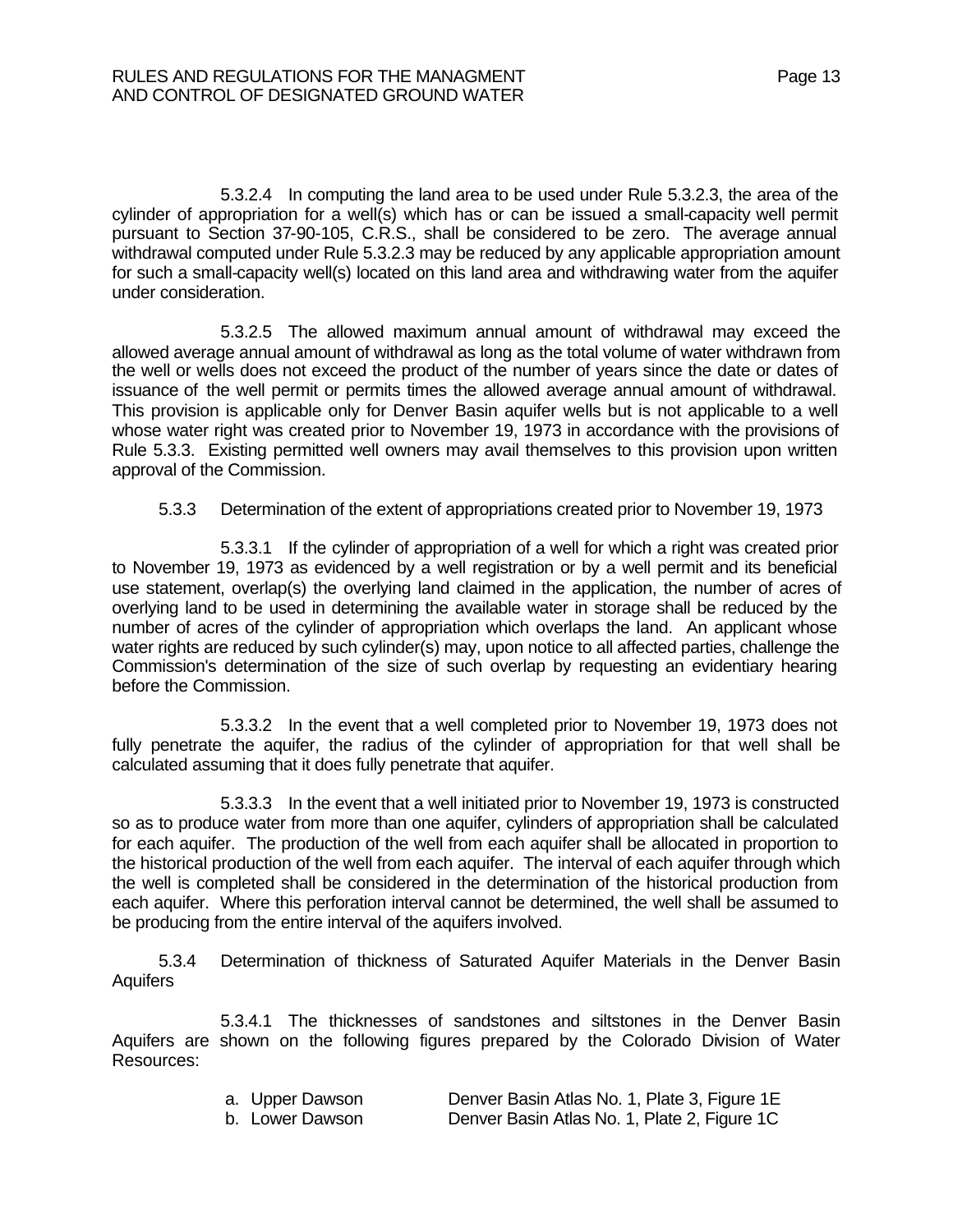| c. Denver            | Denver Basin Atlas No. 2, Plate 2, Figure 2C |
|----------------------|----------------------------------------------|
| d. Upper Arapahoe    | Denver Basin Atlas No. 3, Plate 4, Figure 3E |
|                      | minus Plate 5, Figure 3F*                    |
| e. Lower Arapahoe    | Denver Basin Atlas No. 3, Plate 5, Figure 3F |
| f. Laramie-Fox Hills | Denver Basin Atlas No. 4, Plate 3, Figure 4C |

 \* To find the thickness of the Upper Arapahoe Aquifer subtract the thickness value shown in Plate 5, Figure 3F from the thickness value shown in Plate 4, Figure 3E. Where there is no overlap between figures, Figure 3F value is zero.

5.3.4.2 The thicknesses on the above figures, subject to any revisions thereof by the Commission based upon any site specific data, shall be considered to be the thickness of saturated aquifer material as long as the aquifer is confined, i.e., under artesian pressure. The applicant may be required by the Commission to demonstrate that the aquifer is still confined or, if the aquifer is unconfined, to provide data on the site specific location of the water table. Upon evaluating the location of the water table, the Commission shall determine the thickness of saturated aquifer materials.

5.3.5 Standards for requirements of geophysical logs and test holes in the Denver Basin aquifers shall be the same as set forth in Rules 9 and 10 of the Statewide Nontributary Ground Water Rules, 2 CCR 402-7.

5.3.6 Replacement Water Requirements for the Denver Basin aquifers: The Commission recognizes that the pumping of waters from the Dawson, Denver, Arapahoe and Laramie-Fox Hills aquifers may cause depletions in the overlying alluvial aquifers which may affect vested water rights. Necessary terms and conditions shall be imposed on any new well permit to insure no unreasonable impairment to the rights of other appropriators.

5.3.6.1 The locations of Nontributary Ground Water for the Denver Basin aquifers are shown in the figures referenced below. The Commission may accept site specific information if it finds that information is more precise.

- A. The location of nontributary ground water in the Upper Dawson Aquifer is shown in Denver Basin Atlas No. 1, Plate 4, Figure 1G as revised March 21, 1991.
- B. The location of nontributary ground water in the Lower Dawson Aquifer is shown in Denver Basin Atlas No. 1, Plate 4, Figure 1F as revised March 21, 1991.
- C. The location of nontributary ground water in the Denver Aquifer is shown in Denver Basin Atlas No. 2, Plate 2, Figure 2D as revised March 21, 1991.
- D. The location of nontributary ground water in the Upper Arapahoe Aquifer is shown in Denver Basin Atlas No. 3, Plate 6, Figure 3H as revised March 21, 1991.
- E. The location of nontributary ground water in the Lower Arapahoe Aquifer is shown in Denver Basin Atlas No. 3, Plate 5, Figure 3G as revised March 21, 1991.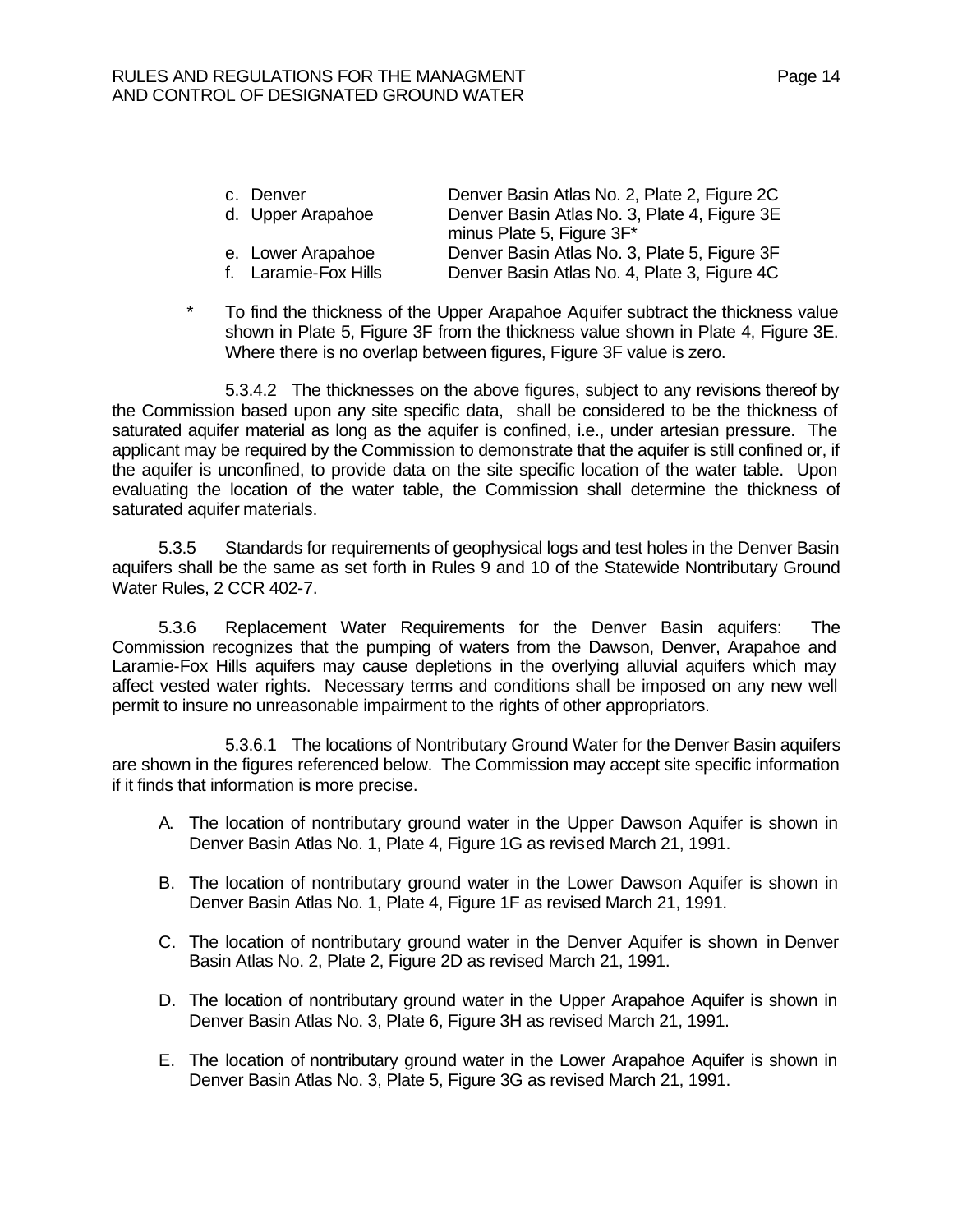F. The location of nontributary ground water in the Laramie-Fox Hills Aquifer is shown in Denver Basin Atlas No. 4, Plate 4, Figure 4D as revised March 21, 1991.

5.3.6.2 Replacement Water Required:

- A. For wells proposing to withdraw water from the Dawson, Denver, Arapahoe and Laramie-Fox Hills aquifers within the nontributary zone, the terms and conditions shall provide that no more than 98% of the water withdrawn annually is consumed.
- B. For wells proposing to withdraw not-nontributary ground water from the Denver, Arapahoe, or Laramie-Fox Hills aquifers at a point farther than 1 mile from the contact with the alluvium, the terms and conditions shall provide for the replacement of 4 percent of the water diverted from such well. The return of replacement water to the uppermost aquifer in the vicinity of the point of withdrawal shall be presumed to be in compliance with Rule 5.6.1.(C) but replacement at other locations may be approved by the Commission.
- C. For wells proposing to withdraw not-nontributary ground water from a Dawson Aquifer or not-nontributary ground water from the Denver, Arapahoe, or Laramie-Fox Hills aquifers at a point closer than one mile from the contact with the alluvium, the amount of such replacement water shall provide for the depletion of alluvial water for the first 100 years due to all previous pumping and if pumping continues beyond 100 years, shall replace actual impact until pumping ceases, assuming water table conditions in the bedrock aquifer. The applicant shall be required to develop terms and conditions necessary to prevent injury to prior designated ground water rights. Such terms and conditions shall meet the standards for a Replacement Plan as defined in Rule 5.6.

5.3.6.3 For wells which will appropriate water from more than one zone of an aquifer as identified in Items A, B, and C of Rule 5.3.6.2, the replacement requirements to meet the intent of replacement needs of Rule 5.3.6.2 shall be determined based upon the overlying land acreage located in each zone and the location of the well.

5.3.6.4 The measurement of annual withdrawals and the keeping of records is the responsibility of the well owner. The annual diversion from the period January 1 to December 31 of each year shall be the basis for computation of the replacement requirement.

5.3.6.5 The replacement water may occur as a return flow from the owner's use of the well pursuant to a plan which provides an accounting for the use of the well and the source of each point of return flow. The well owner shall be responsible for any required measurements of the return flow. Credit for diffuse return flow shall be given only to the extent that the well owner has maintained control over such waters and can quantify such returns by reasonable engineering methods acceptable to the Commission. A plan proposing return flow as a source of replacement water must be incorporated as a term and condition of the permit.

5.3.6.6 The well owner shall be required to provide such self-administration as necessary to assure compliance with permit terms and conditions. Self-administration may include metering, reporting or the retention of a neutral third party as reporting agent.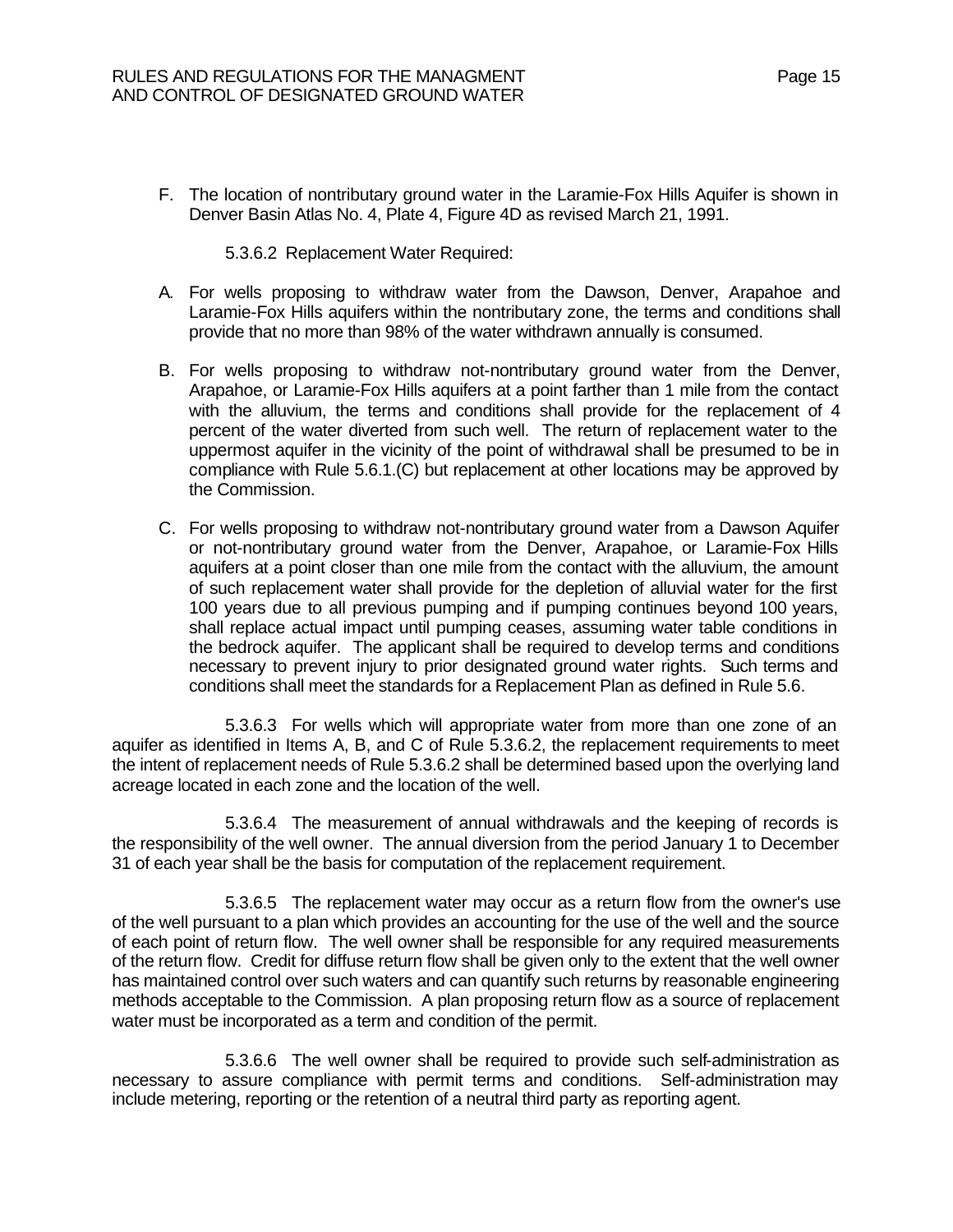5.3.7 Well Location: All wells, including additional wells, withdrawing water from the Denver Basin aquifers, must be located on the overlying land.

5.3.7.1 A permit shall not be issued for a large-capacity well under Rule 5.3 if this well is to be located within 600 feet of an existing large-capacity well in the same aquifer unless a Waiver of Claim of Injury is obtained from the owner of the existing well or unless the Commission, after a hearing, finds that circumstances in a particular instance warrant that a permit can be issued without regard to the above limitation.

5.3.7.2 If the applicant has identified noncontiguous parcels of overlying land, the applicant may withdraw the total allowed average annual amount of withdrawal from one or more wells, provided that the well or wells are located so that the cylinder or cylinders of appropriation for at least one of the wells overlap, at least in part, the noncontiguous parcels. In determining the cylinder of appropriation, the acreage from the noncontiguous parcels shall be included in the calculation.

5.3.8 Operation of a well field may be permitted where the entire appropriation for the several wells withdrawing water from the same aquifer may be withdrawn from any combination of wells within the well field. Such a plan may be approved at the time of original permitting or by subsequent request for a change pursuant to Section 37-90-111(1)(g).

5.3.9 Additional wells may be permitted so long as the effect is that the allowed annual amount of withdrawal from all wells involved will not exceed the permitted average annual amount as originally established pursuant to Rule 5.3.2.

5.3.10 It is recognized that economic considerations generally make it impractical for individual landowners to drill wells into the aquifers named in Rule 5.3 for individual water supplies where municipal or quasi-municipal water service is available and that public interest justifies the use of such ground water by municipal or quasi-municipal water suppliers under certain conditions. Therefore, wherever any existing municipal or quasi-municipal water supplier is obligated either by law or by contract in effect prior to January 1, 1985, to be the principal provider of public water service to landowners within a certain municipal or quasi-municipal boundary in existence on January 1, 1985, said water supplier may adopt an ordinance or resolution, after ten days notice pursuant to the provisions of Part 1 of Article 70 of Title 24, C.R.S, which incorporates ground water from the Dawson, Denver, Arapahoe, Laramie-Fox Hills, or Dakota aquifers underlying all or any specified portion of such municipality's or quasi-municipality's boundary into its actual municipal service plan. Upon adoption of such ordinance or resolution, a detailed map of the land area as to which consent is deemed to have been given shall be filed with the Commission. Upon the effective date of such ordinance or resolution, the owners of land which overlies such ground water shall be deemed to have consented to the withdrawal by that water supplier of all such ground water, except that no such consent shall be deemed to be given with respect to any portion of the land if:

A. Water service to such portion of the land is not reasonably available from said water supplier and no plan has been established by that supplier allowing the landowner to obtain an alternative water supply;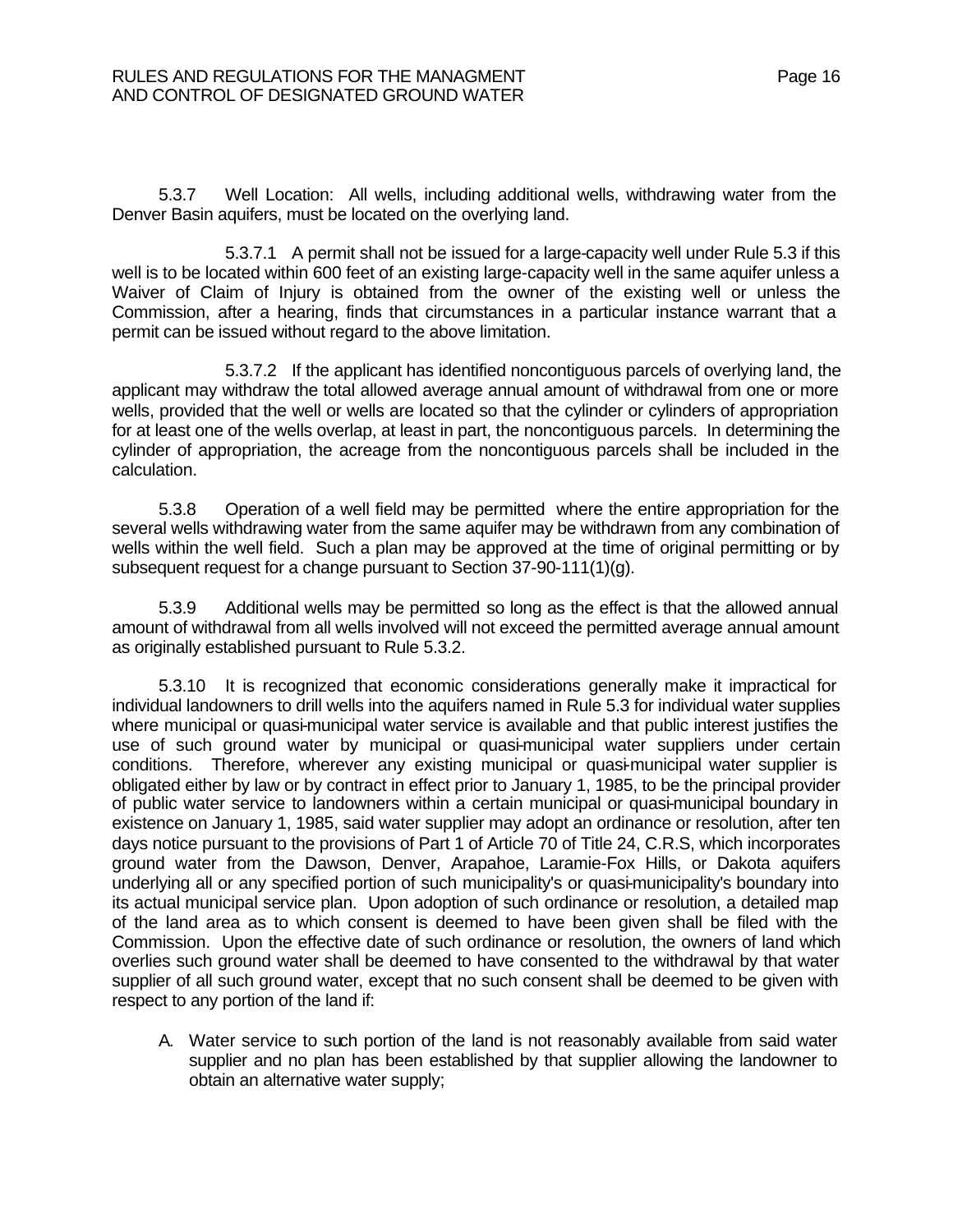- B. Such ordinance or resolution was adopted prior to the effective date of these Rules, and, prior to January 1, 1985, such ground water was conveyed or reserved or consent to use such ground water was given or reserved in writing to anyone other than such water supplier and such conveyance, reservation, or consent has been properly recorded prior to the effective date of these rules;
- C. Such ordinance or resolution is adopted on or after the effective date of these Rules, and said ground water has been conveyed or reserved or consent to use such ground water has been given or reserved in writing to anyone other than such water supplier and such conveyance, reservation, or consent is properly recorded before the effective date of that ordinance or resolution;
- D. Consent to use such ground water has been given to anyone other than such water supplier by the lawful effect of an ordinance or resolution adopted prior to January 1, 1985;
- E. Such ground water has been decreed or permitted to anyone other than such water supplier prior to the effective date of such ordinance or resolution; or
- F. Such portion of the land is not being served by said water supplier as of the effective date of such ordinance or resolution and such ground water is the subject of an application for determination of a right to use ground water filed with the Commission prior to the effective date of these Rules.
- 5.4 Appropriation from all Bedrock Aquifers Except the Denver Basin Bedrock Aquifers

5.4.1 This Rule shall apply to all aquifers in all the designated basins except those aquifers listed below:

- A. Lost Creek, Kiowa-Bijou, Upper Big Sandy and Upper Black Squirrel Creek Basins: Alluvium and Denver Basin Bedrock aquifers.
- B. Northern High Plains and Camp Creek Basins: Alluvium, Ogallala, and White River.
- C. Southern High Plains Basin: Alluvium, Ogallala, Dakota, Cheyenne and Dokum.
- D. Upper Crow Creek: Alluvium, Fan, and White River.

5.4.2 An application to appropriate ground water from these aquifers shall be analyzed on the basis of the ownership of the overlying land and on the basis of an aquifer life of one hundred years.

5.4.3 The amount of water available in storage in a specified bedrock aquifer under a specified parcel of land shall be computed based upon the site specific hydrogeologic information available to the Commission.

5.4.4 The provisions of Rule 5.3.7 dealing with the well location for the Denver Basin bedrock aquifer wells shall also apply to all other bedrock aquifer wells.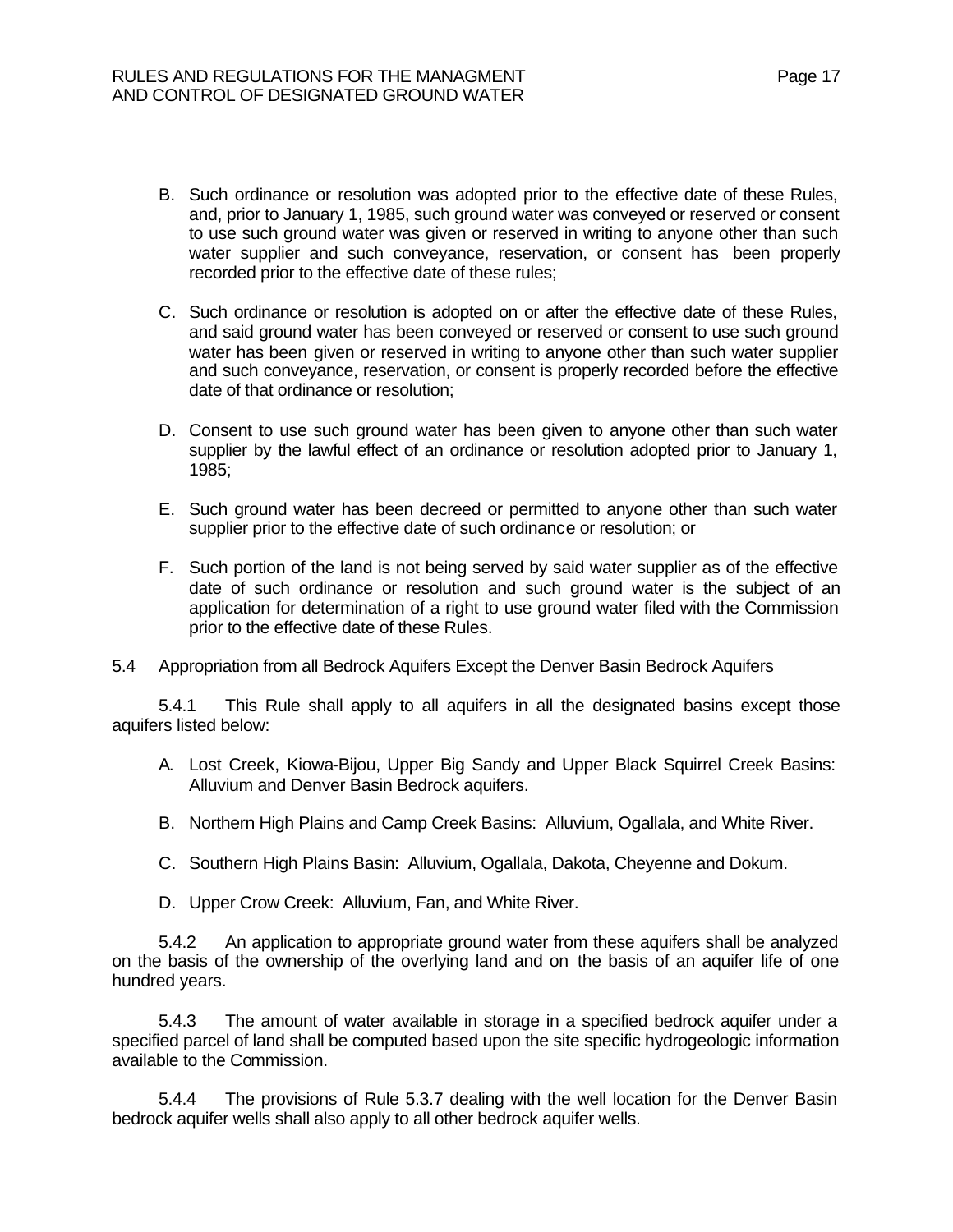5.5 Water Quantity Requirements for Issuance of New Permits for Irrigation Use - For new permits, the amount of water to be appropriated for irrigation of agricultural lands shall be 2-1/2 acre-feet per irrigated acre for all aquifers in all designated basins except the Southern High Plains Basin where this amount shall be 3-1/2 acre-feet per acre. In reviewing permit applications, the amount of water available for appropriation must be sufficient to irrigate the requested acreage at the prescribed rate unless an exception is granted by the Commission.

#### 5.6 Replacement Plans

5.6.1 New appropriations of designated ground water from aquifers which are otherwise overappropriated or where such approval may result in unreasonable impairment to existing water rights may be allowed pursuant to a detailed replacement plan. This plan must be adequate to prevent any material injury to water rights of other appropriators. A replacement plan must contain, as a minimum, the following elements:

- A. A detailed description of the source of the replacement water. The source must be such that the water it provides is not required for the fulfillment of vested water rights which are not a part of the plan.
- B. A detailed description of the proposed diversion, use, and depletion of designated ground water which would result under the plan.
- C. Proof that the plan will not cause material injury to water rights of other appropriators.
- D. Proof that the plan will not cause unreasonable impairment of water quality.
- E. Proof that the plan can and will be operated and administered on an ongoing and reliable basis, which must include at least the following general conditions of approval:
	- 1. Flow measurement devices shall be required on all wells involved in the plan unless the Commission finds that such devices would be unnecessary or impractical.
	- 2. Monitoring to insure that the estimates of consumptive use, return flows, and replacement water are accurate and that depletions are actually replaced.
	- 3. Monitoring of ground water quality to insure that the water quality of the receiving aquifer is not unreasonably impaired.
	- 4. Providing a plan compliance report acceptable to the Commission.
	- 5. Reporting the information required by subparagraphs (1) through (4) above and any other data required by the conditions of approval for the plan to the Commission and District on a schedule determined by the Commission, but on no less than a yearly basis.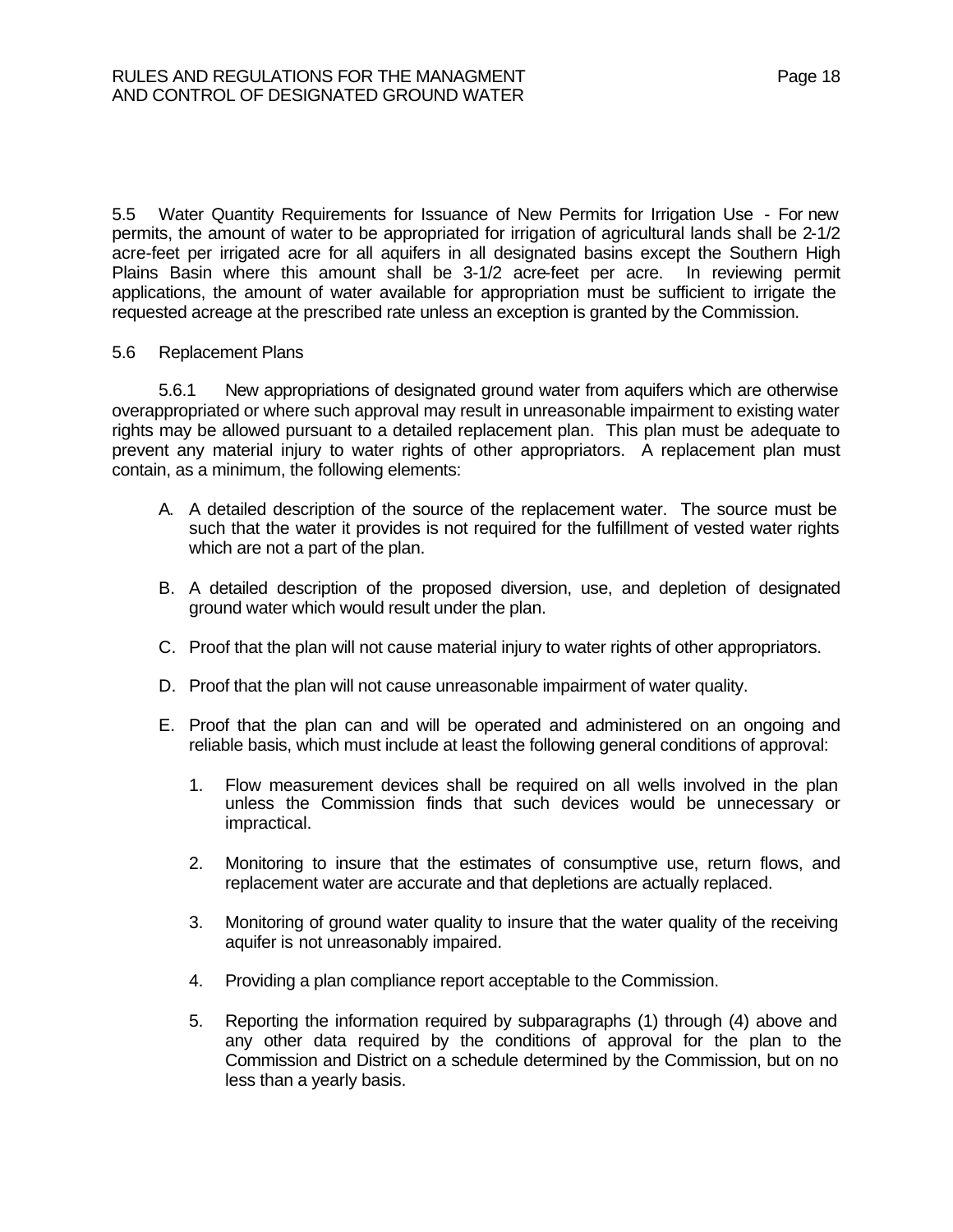- 6. Recording the terms and conditions of the plan with the county clerk and recorder. Such terms and conditions shall be regarded as covenants running with the land.
- F. The Commission retains jurisdiction to modify or revoke approval of the plan, if monitoring or operating experience reveals that the plan results in any material injury to water rights of other appropriators or in unreasonable impairment to water quality.

5.6.2 Upon receipt of any such replacement plan, the staff shall review it to determine whether it is adequate to meet these criteria and the provisions of C.R.S. 37-90-107. The applicant shall have the burden of proving the adequacy of the plan in all respects. If the plan is located within a ground water management district, a copy of the application shall be sent by the staff to the management district and the staff shall consider any comments or recommendations from the management district. The staff shall propose any additional terms and conditions or limitations which are necessary to prevent material injury and to ensure that the plan is administrable and enforceable.

5.7 Specific Yield Values - Unless site specific information acceptable to the Commission is available, the specific yield for the various aquifers to be used in the evaluation of applications pursuant to these Rules is determined to be as follows. For all other aquifers, the specific yield will be determined from the best available information to the Commission.

| Aquifer                                 | <b>Specific Yield</b> |
|-----------------------------------------|-----------------------|
| Dawson (Upper and Lower)                | 20%                   |
| Denver                                  | 17%                   |
| Arapahoe (Upper and Lower)              | 17%                   |
| Laramie-Fox Hills                       | 15%                   |
| Lost Creek Alluvium                     | 17%                   |
| Kiowa Bijou Alluvium                    | 17%                   |
| Upper Black Squirrel Alluvium           | 20%                   |
| <b>Upper Big Sandy Alluvium</b>         | <b>20%</b>            |
| Upper Crow Creek - Fan Aquifer          | 20%                   |
| east of Crow Creek                      |                       |
| <b>Upper Crow Creek Alluvium</b>        | <b>20%</b>            |
| Northern High Plains - Ogallala Aquifer | 15%                   |
| Northern High Plains - Ogallala and     | 25% for sand layers   |
| White River formations north of the     |                       |
| Administrative Line (on Figure 1).      |                       |
| Southern High Plains - Ogallala Aquifer | 15%                   |

5.8 Artificial Recharge - Subject to permitting requirements, artificial recharge may be captured by the person causing such recharge to the extent that other water rights are not impaired and provided that the waters used for recharge are either imported to the basin, or originate from a different aquifer, or are waters which would not otherwise recharge the same basin at some downstream point. The capture of these waters is subject to permitting requirements pursuant to Section 37-90-107, C.R.S. As such waters move away from applicant's ability to capture, they become designated ground water available to other appropriators within the Basin.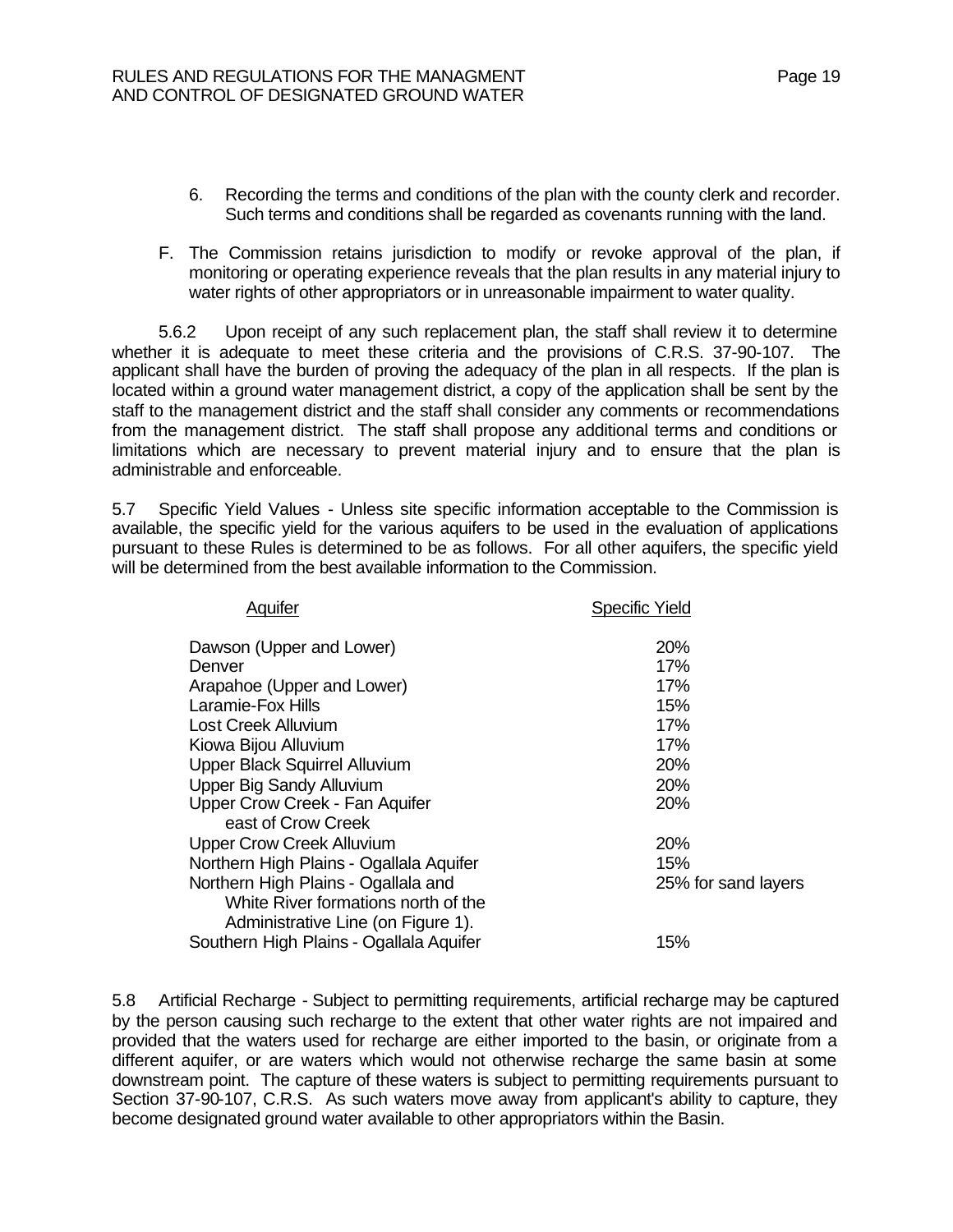5.9 Well Completion - All wells must be completed in accordance with the Rules and Regulations of the Board of Examiners of Water Well Construction and Pump Installation Contractors for the State of Colorado (2 CCR 402-2).

5.10 Geophysical Logs - Geophysical logging is required for all large-capacity wells from any bedrock aquifers as permitted under Rules 5.3 and 5.4. Such logs shall be made in accordance with Rule 9 of the Statewide Nontributary Ground Water Rules 2 CCR 402-7.

5.11 Deviation from Permitted Location for New Wells - The following distances are the allowable variation from the permitted site in each aquifer or basin. Wells completed farther than the specified distance from the permitted location shall be deemed to be in violation of permit conditions. If a Management District's Rules and Regulations specify a lesser distance for a new or replacement well, the lesser distance shall apply. For bedrock aquifer wells, well to well minimum spacing requirements of Rule 5.3.7.1 shall also apply.

Allowable Variation

Aquifer **Permitted Well Site** Bedrock Aquifers 200 feet All other aquifers 300 feet

from the

## **RULE 6 REPLACEMENT WELL PERMITS**

6.1 Applicability - For consideration as a replacement well under Section 37-90-111(1)(c), C.R.S., the limitations in this Rule 6 shall apply. All replacement applications not within the limits of this rule shall be reviewed under Rule 7 as a change of water right.

6.2 A replacement well shall be constructed within the following distance of the originally permitted well site except where a Management District's Rules and Regulations specify a lesser distance, in which case, the lesser distance shall apply:

|                         | <b>Allowable Distance</b>  |
|-------------------------|----------------------------|
|                         | from Originally            |
| Aquifer                 | <b>Permitted Well Site</b> |
| <b>Bedrock Aquifers</b> | 200 feet                   |
| All other aquifers      | 300 feet                   |

6.3 A replacement well in a bedrock aquifer subjected to the 200 feet distance limitation of Rule 6.2 shall also satisfy the well to well minimum spacing requirement of Rule 5.3.7.1 but a replacement well in any other aquifer subjected to the 300 feet distance limitation of Rule 6.2 shall not be required to satisfy the well to well minimum spacing requirement of Rule 5.2.1.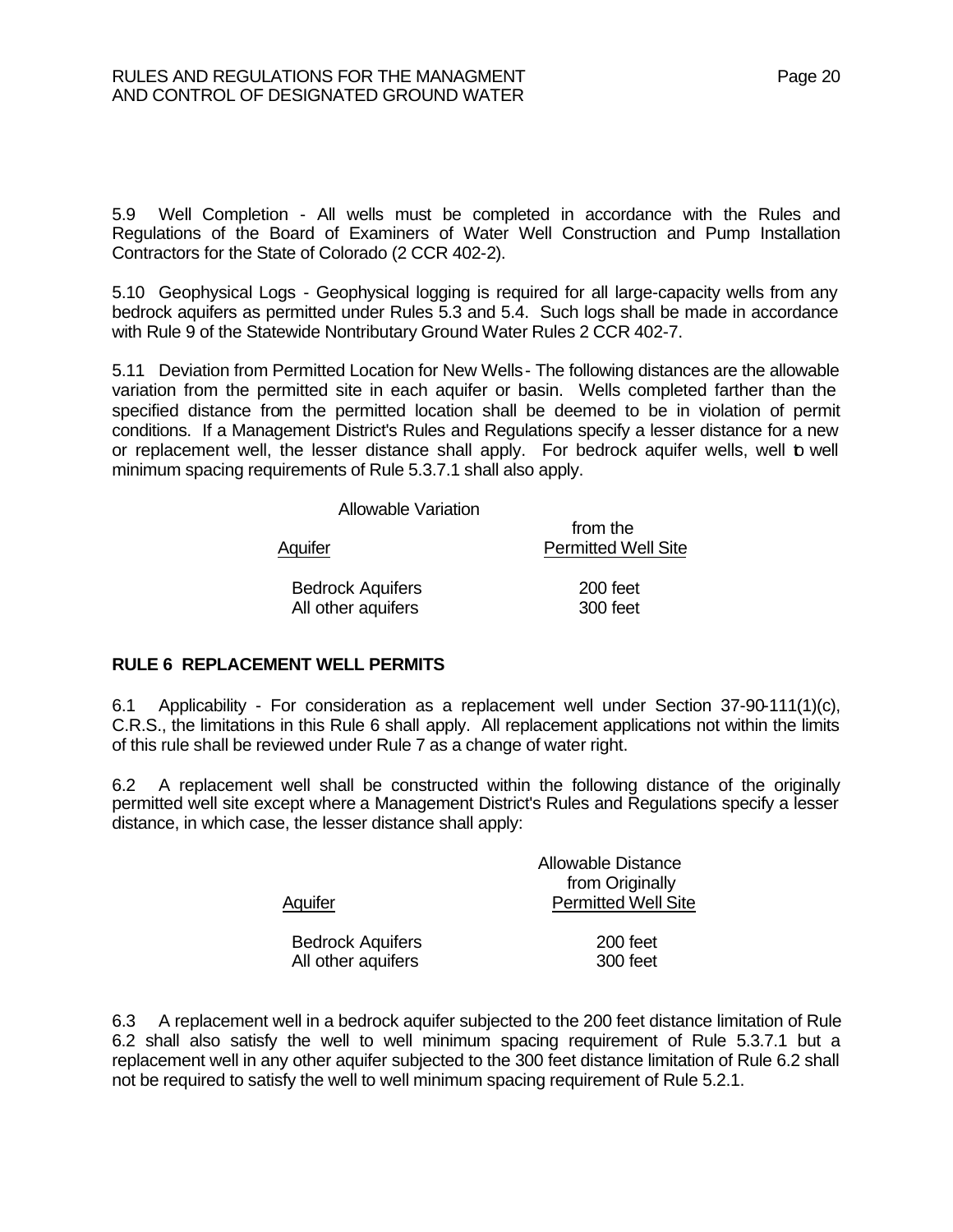6.4 The originally permitted well site shall be the site as specified on the original well permit or a relocated site as approved by the Commission pursuant to Section  $37-90-111(1)(q)$ , C.R.S. Where sectional coordinate distances are not available from any document in the permit file, the original site may be established by field location of the original well.

6.5 A replacement well permit will be limited so as to produce water from the same aquifer or aquifers as the original well.

6.6 A permit for the replacement of a well which was previously completed in one aquifer, but did not fully penetrate the water-bearing materials in that aquifer, shall allow full penetration of that aquifer, except that for a Denver Basin aquifer well, it shall not result in increasing its cylinder(s) of appropriation.

6.7 A replacement well permit shall be limited to the same terms and conditions as the original well permit.

## **RULE 7 CHANGE OF RIGHTS TO DESIGNATED GROUND WATER**

7.1 Applicability and Exceptions

7.1.1 This rule applies to all changes of rights to designated ground water to be processed pursuant to Section 37-90-111(1)(g), C.R.S. A change can be approved only upon such terms and conditions as will not cause material injury to the vested rights of other appropriators. It shall be the applicant's burden to demonstrate that the above criteria are met. Also, the Commission may require the applicant to provide for any administration necessary to ensure compliance with the terms and conditions of any approval under Rule 7.

- 7.1.2 A change request may consist of but is not limited to the following:
	- A. Change of well location greater than the distance that was authorized for a replacement well as set forth in Rule 6.2;
	- B. Change of description of irrigated acreage without an increase in the number of acres irrigated;
	- C. An increase in the number of acres to be irrigated above the number of acres permitted;
	- D. A change to commingle two or more wells;
	- E. A change of type of use (with or without export from a designated basin);
	- F. A change of the volume of annual appropriation;
	- G. An increase in the pumping rate in gpm.

7.1.3 For bedrock aquifer wells which are permitted to use designated ground water on the basis of the ownership of the overlying land pursuant to Section 37-90-111(5), C.R.S. or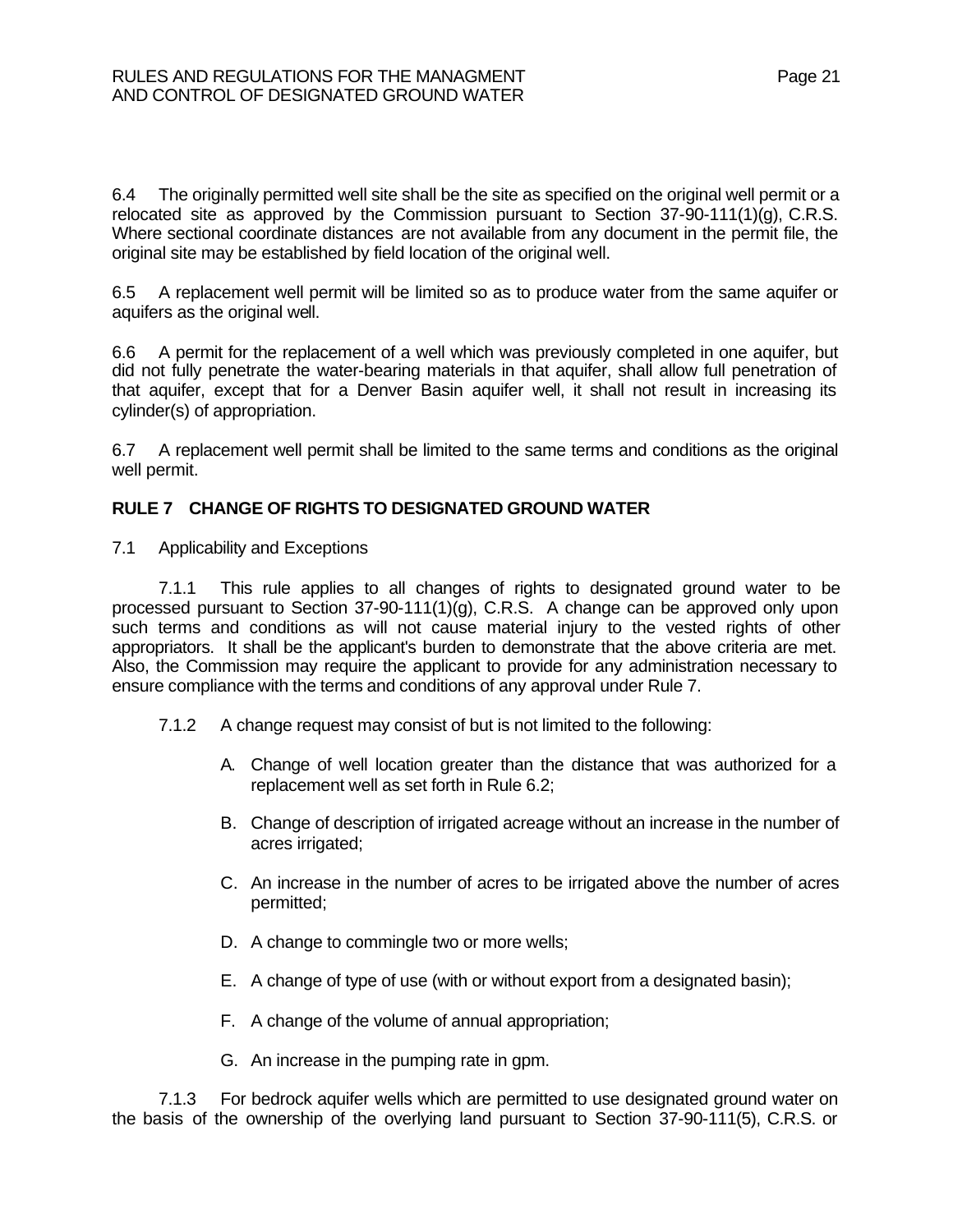pursuant to an equivalent Commission policy to include those wells covered under Rule 5.4, the historic use amount for such a well shall be the maximum annual amount of water put to beneficial use pursuant to Section 37-90-108, C.R.S. but within the limits of the permitted annual amount except that for those Denver Basin aquifer wells issued on or after July 1, 1991, the historic use amount shall be the permitted annual amount provided a well completion report for the well is filed with the Commission pursuant to Section 37-90-108, C.R.S. This provision shall override any other requirement under Rule 7 to estimate historic use but shall not apply to those wells whose appropriation is not based upon the ownership of the overlying land including those wells having claims to cylinder(s) of appropriation under Rule 5.3.3. If the historic use amount as defined above is less than the permitted annual amount, additional well permits for any such unappropriated ground water may be obtained from the Commission in accordance with the applicable statutes and rules in effect at the time such a new application(s) is filed with the Commission.

7.2 Publication - Except as noted in this section, applications for changes of rights to designated ground water shall be published in accordance with Section 37-90-112, C.R.S. The staff shall act upon an application, or a resubmitted application, within sixty days of the receipt thereof. An incomplete application shall be returned to the applicant with an explanation; this shall be deemed action by the staff. An application that is found to be complete and requires a publication, shall be submitted to the appropriate newspaper for publication; which shall also be deemed action by the staff. Publication does not require a favorable staff finding and no such indication shall be made. The publication shall indicate (a) the name of the applicant, (b) the well permit number, presently permitted annual volume, presently permitted pumping rate, presently permitted well location, and presently permitted irrigated land or other appropriate description of type of use for each well included within the application, and (c) a general statement describing the changes requested by the applicant. The publication shall also indicate the deadline and location for filing any objections to the application.

- 7.2.1 The following types of applications may be authorized without publication:
- A. A decrease in either the pumping rate, annual appropriation or acreage to be irrigated by a well;
- B. A correction in the description of the acreage historically irrigated which is at least 70% within the description of acreage authorized by the conditional permit or the final permit, if a final permit has been granted for the well; or
- C. A temporary change of use to overcome an emergency situation for a time period not to exceed ninety days if the staff determines the change will not cause material injury to the vested rights of other appropriators. An emergency situation is defined as a situation affecting public health or safety where a water supply is needed more quickly than the time required to process a permanent change in use.

7.2.2 If an emergency situation as defined in Rule 7.2.1(C) will last for more than ninety days, a temporary change of use may be approved for a time period not to exceed one year, if the staff determines that the change will not cause material injury to the vested rights of other appropriators and the following requirements have been met: (a) an application for a permanent change of use has been filed; (b) the publication of the permanent change application has been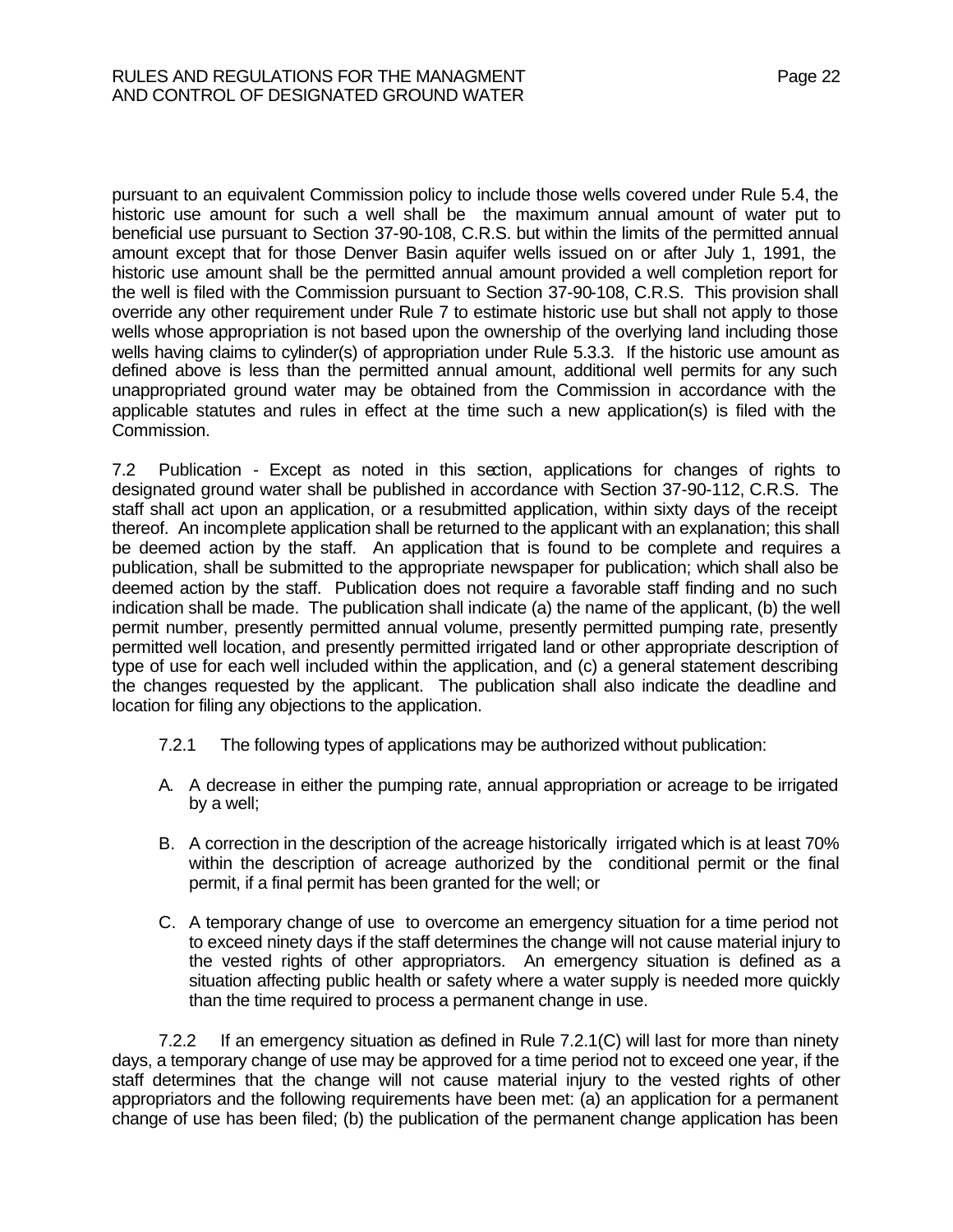initiated; and (c) the publication describes both the temporary change of use and the permanent change of use requested by the applicant. All objections to both the temporary and permanent changes of use will be heard and resolved using the normal hearing process for change of use applications. If the hearing officer (or the Commission) enters a decision which is different than the decision of the staff regarding an emergency situation, the decision of the hearing officer (or the Commission) shall immediately supersede the decision of the staff. Any extension of a temporary approval beyond one year, if the emergency situation continues and the permanent change of use hearing process has not been completed, will be considered and acted upon by the hearing officer (or the Commission) and not by the staff.

7.3 Change of Well Location - In determining whether a proposed new well location will cause material injury to the vested rights of other appropriators, the following factors shall be considered for wells other than those wells covered by Rule 6 and Rule 7.3.6.

7.3.1 The applicant shall be required to provide evidence of historic withdrawals and depletions of water from the well, in accordance with Rule 7.10. In addition, to crop data, applicant may be required to submit a wire to water pump efficiency test and power use data. Terms and conditions shall be imposed to prevent an increase over historic depletion to the aquifer.

7.3.2 Where the proposed well site would have a greater saturated thickness than the original site, terms and conditions shall be imposed to limit future withdrawals to the permitted historic withdrawal of the well. Future withdrawals shall also be limited so as to not exceed the amount of water physically divertable at the well site if the well was replaced under Rule 6. Limitations on future diversions may include consideration of the effect of any future water level declines at the original site.

7.3.3 No relocation site shall place a well closer to an existing well than the minimum distance required for new wells under rule 5 unless specifically approved by the Commission, or unless the owner of the existing well gives a waiver of claim of injury in writing.

7.3.4 For the Northern High Plains Designated Ground Water Basin, a request to change the location of any well in excess of 300 feet from the original permitted site shall be denied, unless there is water available for appropriation at the proposed well location using the methodology described in Rule 5.2.2.

7.3.5 For all designated ground water basins other than the Northern High Plains Designated Ground Water Basin, a request to change the location of any well in excess of 1/2 mile from the original permitted site shall be denied.

7.3.6 A change in the permitted site of the well to allow its original historic site in the field may be approved by the Commission without any other requirements of Rule 7.3 provided that, based upon the records available in the State Engineer's office, the same permit could have been issued by the Commission at that location at the time the well was constructed, and that such a change will not otherwise cause material injury to the vested rights of other appropriators.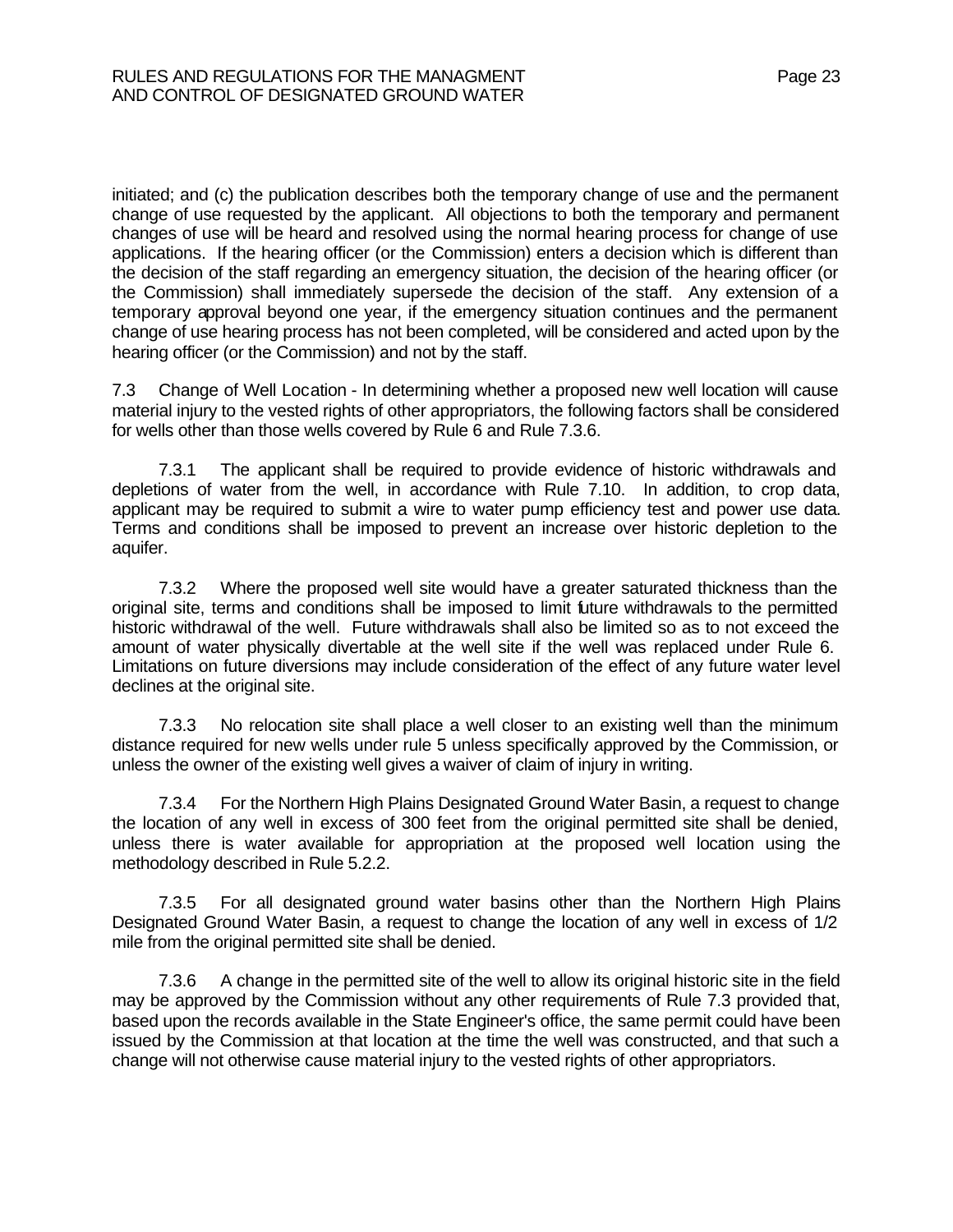7.4 Change of Description of Irrigated Acres (No Increase in Acreage).

7.4.1 An application to change the description of acres may be approved if a right to irrigate the claimed number of acres is established pursuant to Sections 37-90-107 and 108, C.R.S., and the requested change will not result in any material injury to the vested rights of other appropriators.

7.4.2 In the case of applications to rotate the irrigation of permitted number of acres within a described area from one year to another, such an application may be approved subject to necessary terms and conditions to ensure no material injury to other vested rights. Such conditions may include, but are not limited to, a totalizing flow meter on the well head, annual reporting requirement of the irrigation plan prior to the irrigation season, and the applicant agreeing to provide for any administration necessary to check compliance with the terms and conditions of such an approval.

7.5 Increase in Permitted Irrigated Acreage

7.5.1 Application shall be on a form prescribed by the Commission. No application shall be considered complete without a statement from the applicant agreeing to comply with metering and administrative requirements set forth in the application.

7.5.2 An increase in acreage allowed to be irrigated shall not result in an increase over the amount of water historically depleted by the well from the aquifer. The future average annual appropriation allowed from a well under this Rule shall not exceed the average legal historic withdrawal of water from the well and may be less than the historic withdrawal to ensure no increased depletion of the aquifer, i.e., to compensate for any reduction in return flows back to the aquifer . The burden of proof for the application shall rest with the applicant. The provisions of Rule 7.10 shall apply to establish the historic withdrawal and depletion by a well.

 7.5.3 The allowed maximum annual amount of withdrawal from a well shall be administered by the three-year modified banking provisions of Rule 7.11.

7.5.4 Administrative Conditions - The following conditions are necessary in order to control and monitor ground water withdrawals when operating under an approval of expanded acres:

7.5.4.1 All wells approved for expanded acres shall have a flow meter installed and approved by the Commission or its authorized agent. Any alternate method or device for measurement instead of a flow meter must be Commission approved. A backup meter shall be kept on hand unless a specific backup water measurement program is approved by the staff.

7.5.4.2 No person shall begin the irrigation of expanded acres until the well owner has signed a contract with the Management District or the Commission to pay the actual cost of administration, or until the well owner has contracted with a person or entity acceptable to the Commission to perform the same services as would otherwise be performed by the Commission, and the Commission determines, after consultation with the District, that the terms of the said contract provide for the required administration of the expanded acres.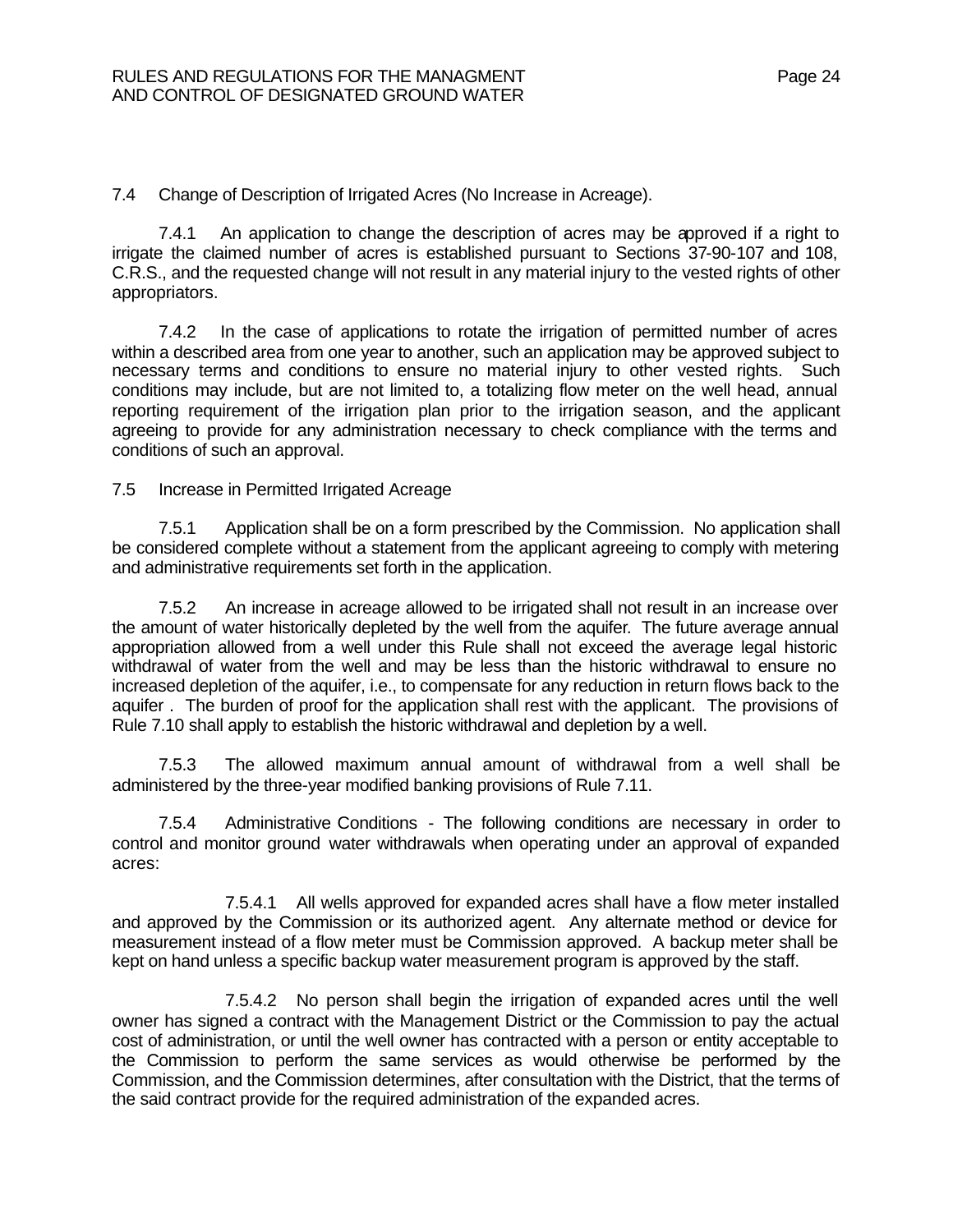## 7.6 Commingling

7.6.1 Commingling of water from two or more wells may be allowed by the Commission to achieve greater efficiency of water use, to encourage new irrigation methods, to facilitate water availability during temporary shutdown of a well or for any other purpose that enhances the beneficial use of water without causing material injury to vested rights.

7.6.2 A commingling request may be approved only upon such terms and conditions as will prevent material injury to the vested rights of other appropriators. For irrigation wells the applicant shall also be required to demonstrate that the acre-feet per acre appropriation of each well to be commingled is the same when used on their originally permitted acreages. The data required may include crop data, irrigation methods, pump tests and power records.

7.6.3 The withdrawal from each individual well shall not exceed its permitted annual acre-feet appropriation and may be further restricted to ensure no increase in the historic depletion of the aquifer.

7.6.4 Since commingling may be considered as a mechanism of achieving an alternate point of diversion, commingling shall not be allowed where the effect is to enable a greater withdrawal of water than would otherwise be available. For example, commingling shall not be approved if it results in supplementing the water needs of a use served by a poorly producing well by commingling this well with a better producing well.

7.6.5 Commingling shall not be allowed where the intent or effect is to perfect the water right of a well by means of diversions through another well.

7.6.6 All wells approved for commingling shall have a flow meter installed at their individual wellhead and all such wells must be connected together with pipe(s) or other watercarrying devices of reasonable size sufficient to carry water for the requested use. No commingling of water shall actually commence without first obtaining a commingling permit from the Commission and the approval of the improvements required by this Rule, from the Commission or its authorized agent.

7.6.7 No person shall begin the actual commingling of water of such wells until the owner of the wells has signed a contract with the Management District or the Commission to pay the actual cost of administration or until the owner has contracted with a person or entity acceptable to the Commission to perform the same services as would otherwise be performed by the Commission, and the Commission determines, after consultation with the District, that the terms of the said contract provide for the required administration of the commingling of the wells.

7.7 Change of Type of Use (With or Without Export from a Designated Basin)

7.7.1 A change of type of use or an export out of a designated basin shall not result in an increase over the historic depletion of the aquifer by the well. The future average annual withdrawal from a well under this Rule shall not exceed the average annual legal historic withdrawal by the well and may be less than this amount to ensure no increased depletion of the aquifer, i.e. to compensate for any reduction in return flows back to the aquifer. Where a change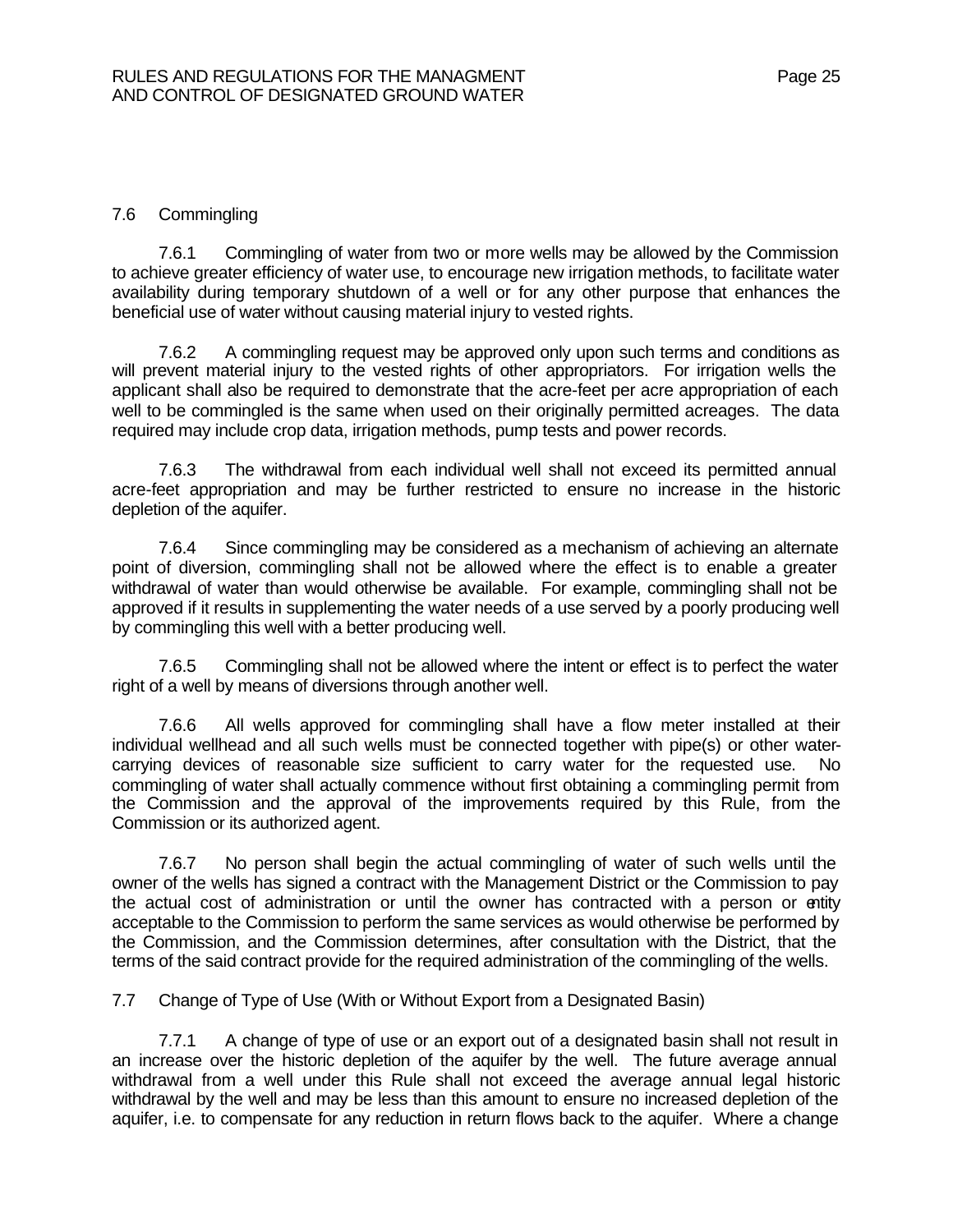in the season of use will result in an increased ability to withdraw water, conditions or limitations shall be imposed to prevent the changed season of use from resulting in an increase in the withdrawal of water over what would occur during the original season of use under present and future aquifer conditions at the original point of withdrawal.

7.7.2 It shall be the burden of the applicant to demonstrate the historic withdrawal of water and the resulting depletion to the aquifer. The provisions of Rule 7.10 shall apply to determine the historic withdrawal and depletion by a well.

7.7.3 The permitted average annual withdrawal from a well shall be controlled by the three-year modified banking provisions of Rule 7.11.

7.7.4 In consideration of the authority granted to management districts pursuant to Section 37-90-130(2)(f), C.R.S., if the requested change involves export of water out of the boundary of a Designated Ground Water Management District, the Commission shall request written recommendation from the District and shall limit the approval of any export out of the District to an annual acre-feet amount not to exceed the amount approved for export by the District. Such an approval shall also be limited by the provisions of Rules 7.7.1, 7.7.2, and 7.7.3.

7.8 Change of Annual Volume of Appropriation - A change of annual volume of appropriation that does not exceed the permitted amount for a well may be allowed as determined by the historic use of the well within the limits of other permit parameters and provided that no material injury occurs to the vested rights of other appropriators. For irrigation use the appropriation shall not exceed the current allowable duty of water (acre-feet/acre), as determined under Rule 5.5.

7.9 Increase in Pumping Rate in GPM

7.9.1 An increase in pumping rate for a well may be allowed if such a change does not materially injure the permitted pumping capabilities of other wells and does not result in increased depletion of the aquifer on an annual basis. Where necessary, conditions or limitations shall be imposed to prevent any increase over the historic depletion of the aquifer.

7.10 Determining Historic Withdrawal and Depletion

7.10.1 It shall be the burden of the applicant to determine the average annual historic withdrawal and depletion by a well. The evidence required to determine historic withdrawal and depletion may include irrigation system and pump efficiency tests, information on pump and irrigation method(s), flow meter readings and water consumption records where available, power and crop data and such other data as is determined by the staff to be necessary. Ten or more most recent consecutive years of records shall be submitted unless the applicant can show good cause why the data cannot be supplied.

7.10.2 No credit toward historic use shall be given for water used on acreage which exceeds the number of permitted acres, or for any other water use not authorized by the permit.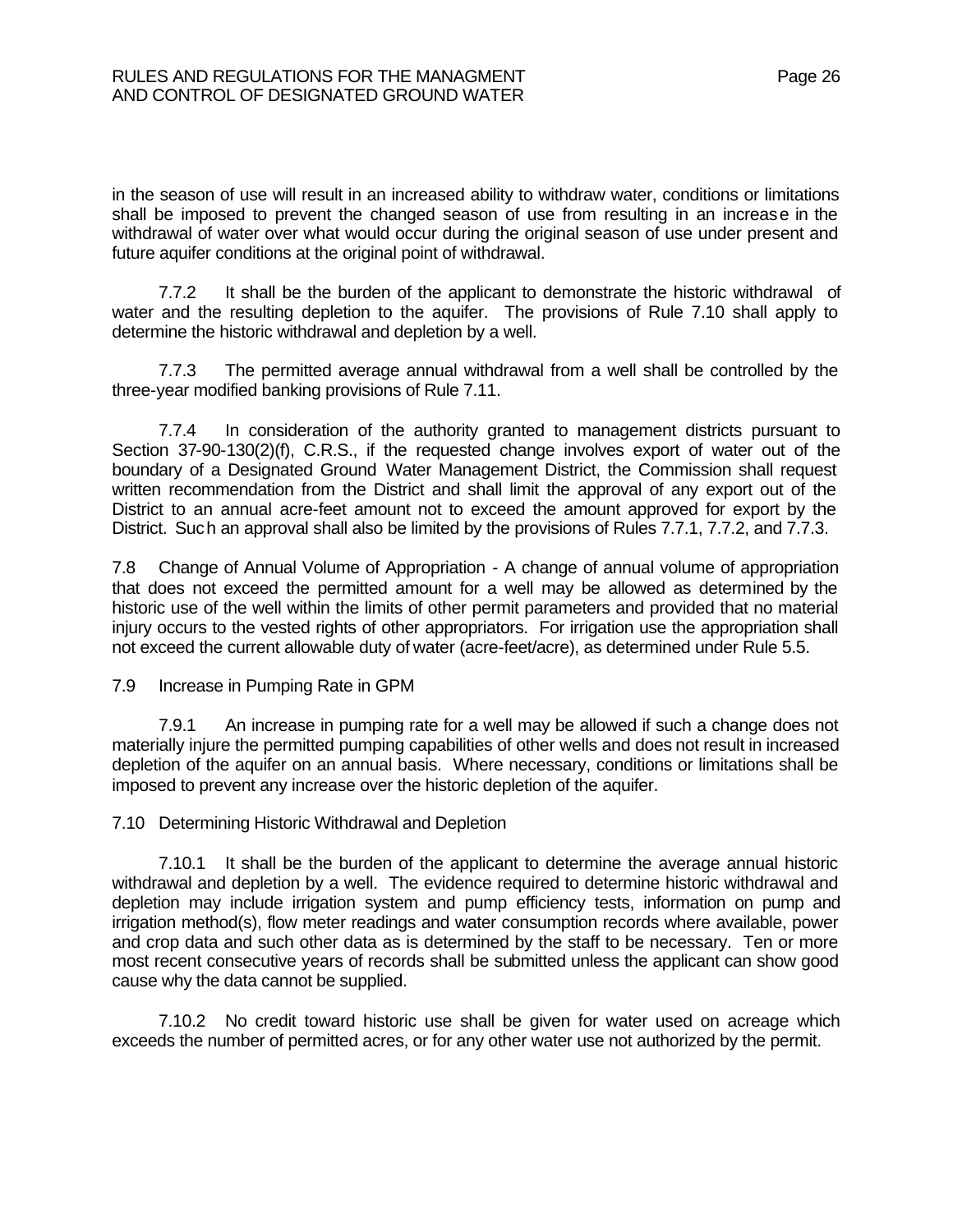7.10.3 The annual historic withdrawal of water computed for any given year shall not exceed the permitted annual appropriation.

7.10.4(a) If in any given year or years the land permitted to be irrigated by a well was placed into a federal set aside or conservation reserve program resulting in limited or no irrigation, average historic use may be computed by excluding such year(s) from the average. Annual reporting to the Commission is not required to take advantage of the provisions of this subrule (a).

7.10.4(b) Water diversion during the calendar year 1997 and during any successive calendar year may be excluded in computing average annual historic use provided at least ten years of water use information is available to compute historic use and provided a written request to exclude water use for any given calendar year is received by the Commission by May 1 of that calendar year. This written request must be on a form prescribed by the Commission. To avoid having applicants pick and choose water use years during this period to maximize the estimate of average annual historic use, a request to exclude water use for any year once submitted can not be withdrawn.

7.10.5 Where historic withdrawal cannot be established using power records or flow meter records, the average annual historic withdrawal shall be determined as follows:

(a) for an irrigation well, the allowable average annual historic withdrawal shall be limited to the historic average of net crop irrigation requirement in acre-feet (potential crop consumptive use minus effective precipitation) on the authorized number of acres as determined by the Modified Blaney-Criddle method. This determination shall be made as an average of such use for consecutive years for the period of record defined under Rule 7.10.1. When crops which may be grown as irrigated or dry land, i.e., pasture or winter wheat, are included in the cropping pattern, it shall be the burden of the applicant to demonstrate the land was irrigated.

(b) For a well used for other than an irrigation use, the allowable average annual historic withdrawal shall be limited to the actual average historic use as determined from actual records or other data establishing the amount of actual historic use. This determination shall be made as an average of such use for consecutive years for the period of record defined under Rule 7.10.1.

7.10.6 Limitations necessary to prevent an increase over historic depletions to the aquifer shall include a reduction in allowable withdrawal where necessary to compensate for any decrease in return flows to the aquifer, resulting from a change in method of operation.

7.10.7 The Commission staff will make available the values for potential crop consumptive use, effective precipitation, and net irrigation requirement for major crops at key weather station locations in the vicinity of the designated ground water basins as computed by the Modified Blaney-Criddle method. The staff will update this information as necessary.

#### 7.11 Three-Year Modified Banking

7.11.1 Only those wells for which a change in water right has determined historic withdrawal in accordance with Rule 7.10 can use the three-year modified banking provision. To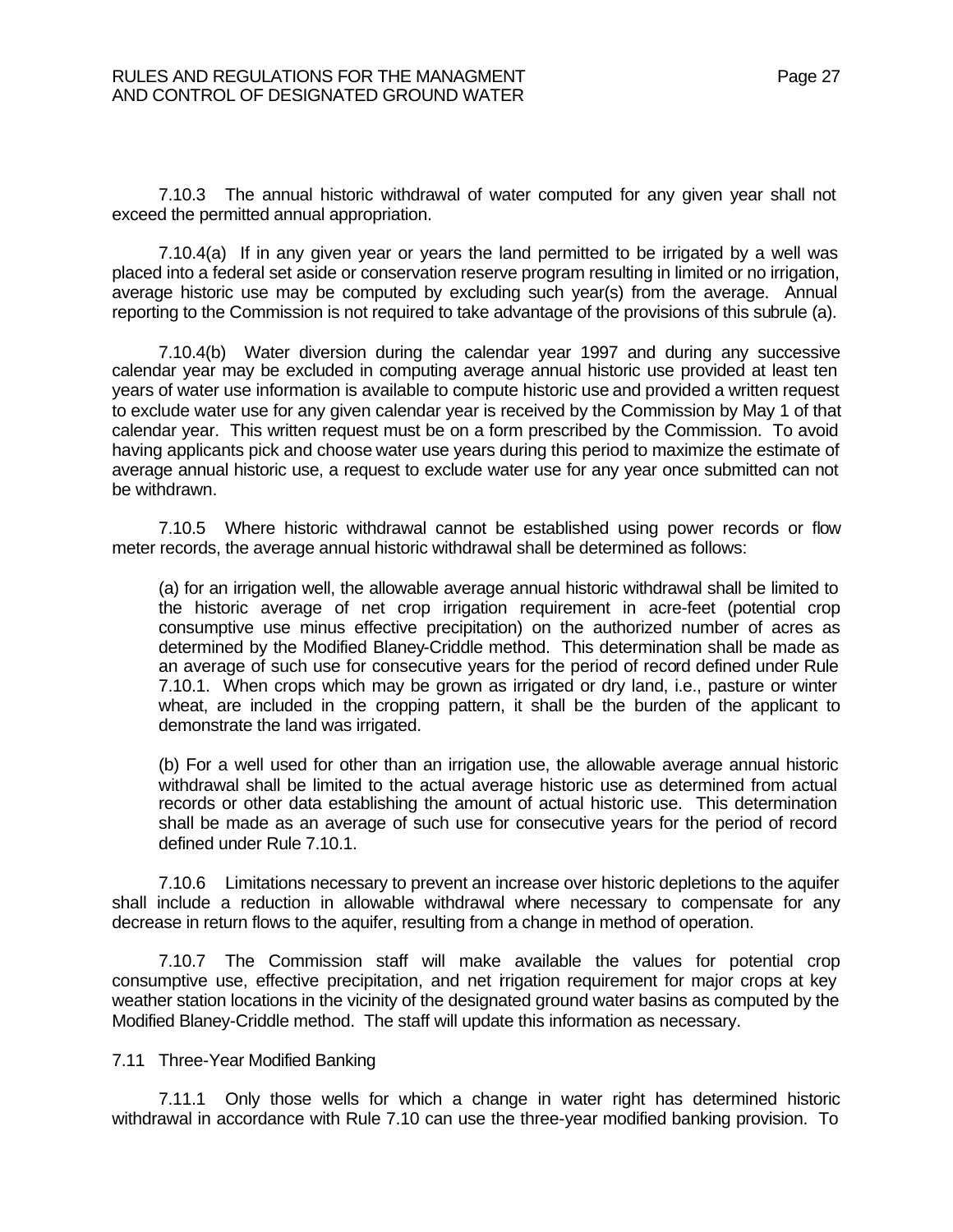initiate a banking reserve, an applicant must have a written authoriz ation from the Commission. In the first year, the applicant will be allowed to withdraw an amount up to the specified amount determined to be the allowed average annual historic withdrawal. In successive years, the amount which can be withdrawn during the current year will be the allowed average annual historic withdrawal plus the amount of water in banking reserve for the well, not to exceed the maximum annual permitted appropriation of that well.

7.11.2 The maximum number of acre-feet that can be placed in banking reserve shall not exceed an amount equal to three times the difference between the maximum annual permitted appropriation of that well and the allowed average annual historic withdrawal for that well. The annual amount of water to be added **b** the banking reserve is the difference in the allowed average annual historic withdrawal minus the amount of water actually withdrawn by the well for that year. Likewise, the banking reserve shall be reduced by an amount equal to the quantity of banking reserve water pumped by the specific well for that year.

7.11.3 The applicant may choose to operate an irrigation well under the terms of the original permit rather than those required for expanded acres, limiting the pumping for that year to the maximum annual permitted appropriation of that well so long as said water is applied only to the land as appropriated under its original permit and none is used elsewhere and the well is not in violation of its permit and/or other approval conditions and any past withdrawals in excess of the approved limitations have been remedied to the Commission's satisfaction. However, this will be cause for reinitiating the three-year modified banking program to the first year situation with no credit for real or claimed carryover.

7.11.4 For any situation where actual pumping cannot be determined using flow meter records and/or power meter records, it shall be the applicant's burden to demonstrate estimated pumping from the well; (a) for irrigation use from the net crop irrigation requirement (potential crop consumptive use minus effective precipitation) as determined by the Modified Blaney-Criddle method, (b) for any other use, from actual records or other data establishing the amount of actual use. The Commission shall make the final decision on the reasonableness of such pumping estimates. Failure of the applicant to meet this requirement will be a cause for reinitiating the three-year modified banking program to the first year situation with no credit for real or claimed carryover. However, any deficit or overpumping will be carried over the reinitiation of the banking program to prevent injury to other water rights.

7.11.5 The three-year modified banking program shall be adjusted to account for a change in the method of irrigation or any other factor which would affect the allowed historic depletion of the aquifer from the well.

7.11.6 The owners of wells for which a previous change in water right has determined average annual historic withdrawal may apply to the Commission to avail themselves of the provisions of three-year modified banking. For these applications the banking reserve for the current calendar year shall be computed using the pumping that occurred in the prior three consecutive calendar years, so long as the well was operating under average annual historic withdrawal limits. If the well was operating under average annual historic withdrawal limits for less than the prior three consecutive calendar years, then the actual number of prior consecutive calendar years for which the well operated under the said limits shall be used to compute the banking reserve for the current calendar year.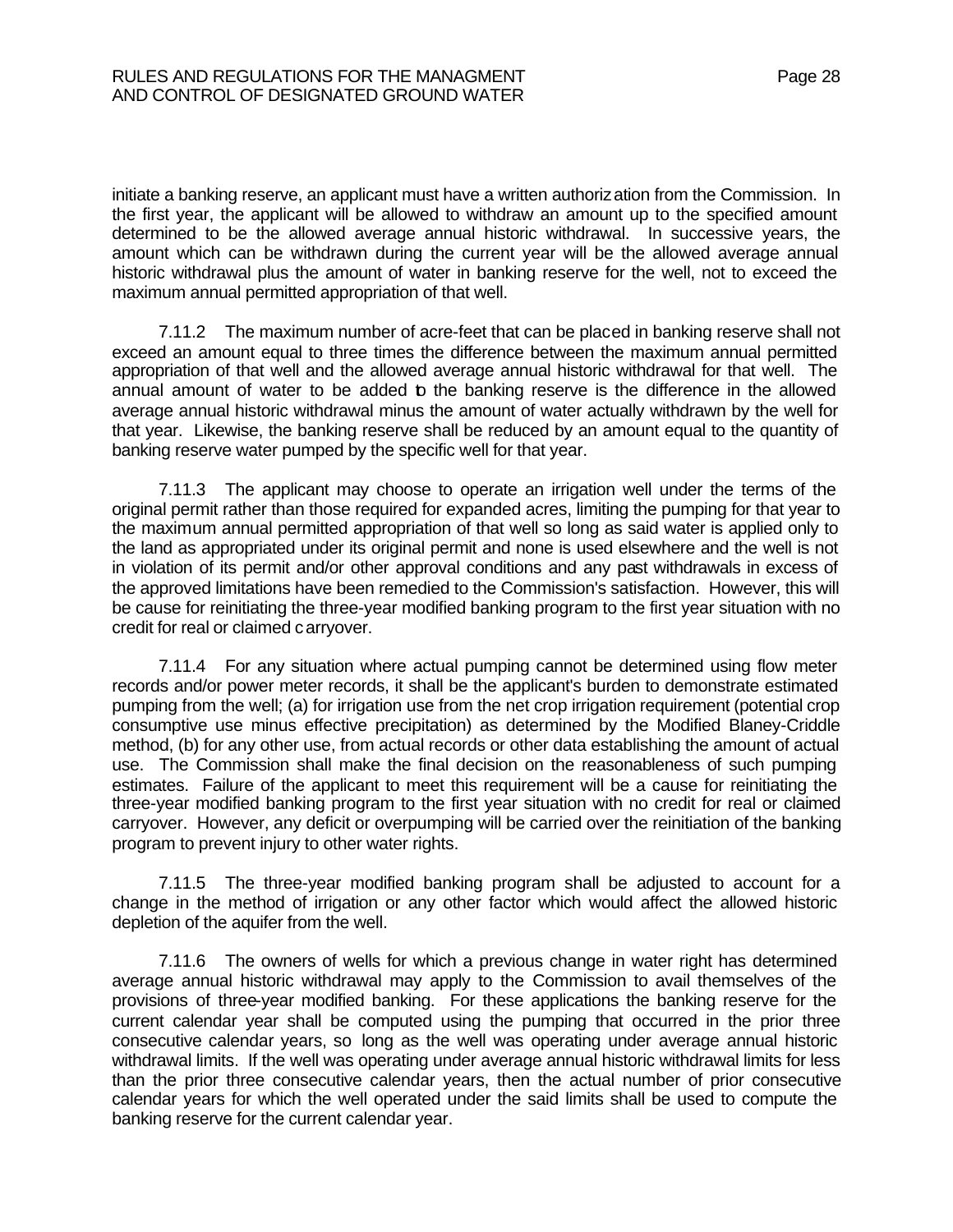## **RULE 8 FLOW METER REQUIREMENTS**

8.1 The Commission has the authority to require a totalizing flow meter or other measuring device for any well in a designated ground water basin. In the exercise of this authority the Commission shall consider these rules and Management District rules and regulations. In cases where Management District rules and regulations require a meter, the Commission shall require a meter and notify the applicant of the District's meter requirements as a condition of a new permit, replacement permit, or a change of water right approval unless the District notifies the Commission that it waives the requirement. The Commission shall require meters in the following cases regardless of the Districts' metering requirements:

- A. For wells which are relocated pursuant to Rule 7.3.
- B. For any rotation of acres approved pursuant to Rule 7.4.2.
- C. For all increases of acreage pursuant to Rule 7.5.
- D. For any commingling of wells pursuant to Rule 7.6.
- E. For any change of type of use approved pursuant to Rule 7.7.
- F. For all large-capacity wells for municipal, commercial or industrial use.
- G. For all large-capacity wells completed in bedrock aquifers.

8.2 When a meter is required, it shall be the owner's responsibility to keep the meter in acceptable operating condition. The Commission may adopt standards and specifications for measuring devices and the installation, repair, and maintenance of measuring devices. As a minimum, meters shall be installed according to the manufacturer's recommendations and shall contain sufficient recording digits to assure that "roll over" to zero does not occur within three years. Meters shall be maintained by the well owner so as to provide a continuous, accurate record of withdrawals. If the meter is not operational, the well shall not be pumped unless a working meter is installed or unless a specific backup water measurement program approved by the Commission is put into effect.

8.3 The Commission may allow any alternate methods or devices for measurement instead of totalizing flow meters.

8.4 Well owners are responsible to record the meter reading as required but no less than once each year and to retain these records and submit them to the Colorado Ground Water Commission and the applicable management district upon request.

8.5 Exceptions to these metering guidelines may be approved by the Commission on a case by case basis.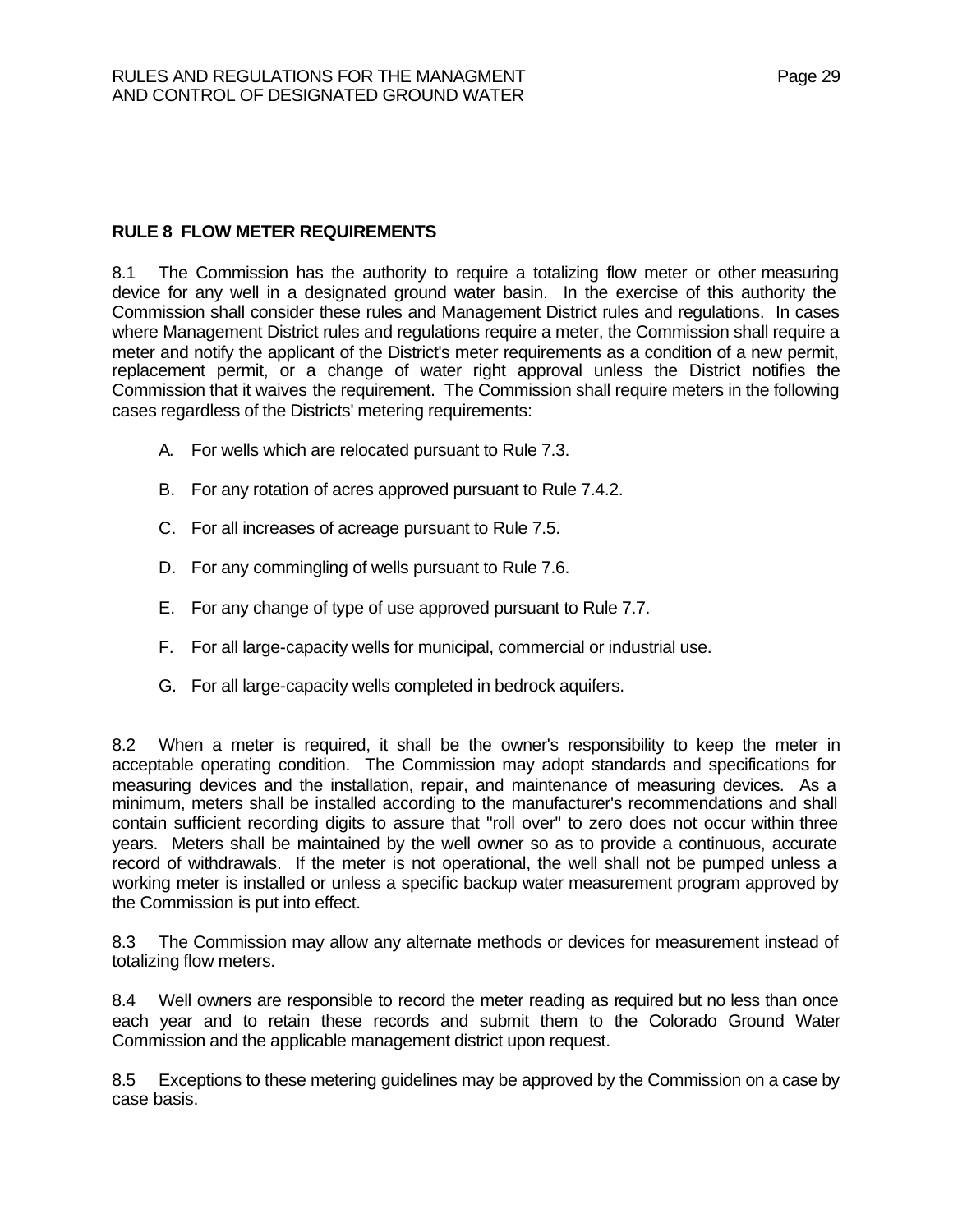## **RULE 9 COORDINATION WITH GROUND WATER MANAGEMENT DISTRICTS**

9.1 The Commission shall request written recommendation from the board of directors of any ground water management district before issuing any orders or promulgating any regulations affecting that district and shall request written recommendations on any permit applications received from within the boundaries of that district.

9.2 The Commission shall contact each district for the purpose of developing a working agreement which sets criteria, timetables, and procedures for the referral requests set forth in Section 37-90-111(3), C.R.S. and Rule 9.1.

#### **RULE 10 SEVERABILITY**

10.1 If any portion of these rules is found to be invalid, the remaining portion of the rules shall remain in force and unaffected.

#### **RULE 11 VARIANCE**

11.1 Applicability and Exceptions

11.1.1 When the strict application of any provisions of these rules would cause unusual hardship, the Commission may grant a variance for a specific instance provided a written request for the variance is made to the Commission and the Commission finds the request justifiable in accordance with the provisions of this rule.

11.1.2 This rule is applicable to variance requests for all applications for new appropriations and for change applications for high capacity wells located in Designated Ground Water Basins that require Commission action pursuant to Rule 5 and Rule 7.

11.1.3 This rule does not apply to variance requests made under rules other than rule 5 and rule 7. However, if an application is filed for a replacement well pursuant to Rule 6 and the application includes a variance request to allow the well to be relocated to a place greater than the distance allowed for replacement wells as specified in Rule 6, said request shall be interpreted by the Staff as a request for a change of water right and the Staff shall, consistent with Rule 6.1, evaluate such request pursuant to the provisions of Rule 7 and Section 37-90-111  $(1)(q)$ , C.R.S..

#### 11.2 Requirements for Variance Requests From Rules 5 and 7

11.2.1 Before consideration of any request for a variance from Rule 5 or Rule 7, the Staff must receive an application for a new appropriation (Rule 5) or for a change in water right (Rule 7). An applicant seeking a variance pursuant to Rule 11 may submit the variance request at the time of application for either the new appropriation or change in water right. The applicant may also submit a variance request after a new appropriation or change in water right application has been submitted, provided the Staff has not acted on the application. However, if the Staff has already acted on the application (i.e. denied the application) the applicant must file a new application and request for a variance.